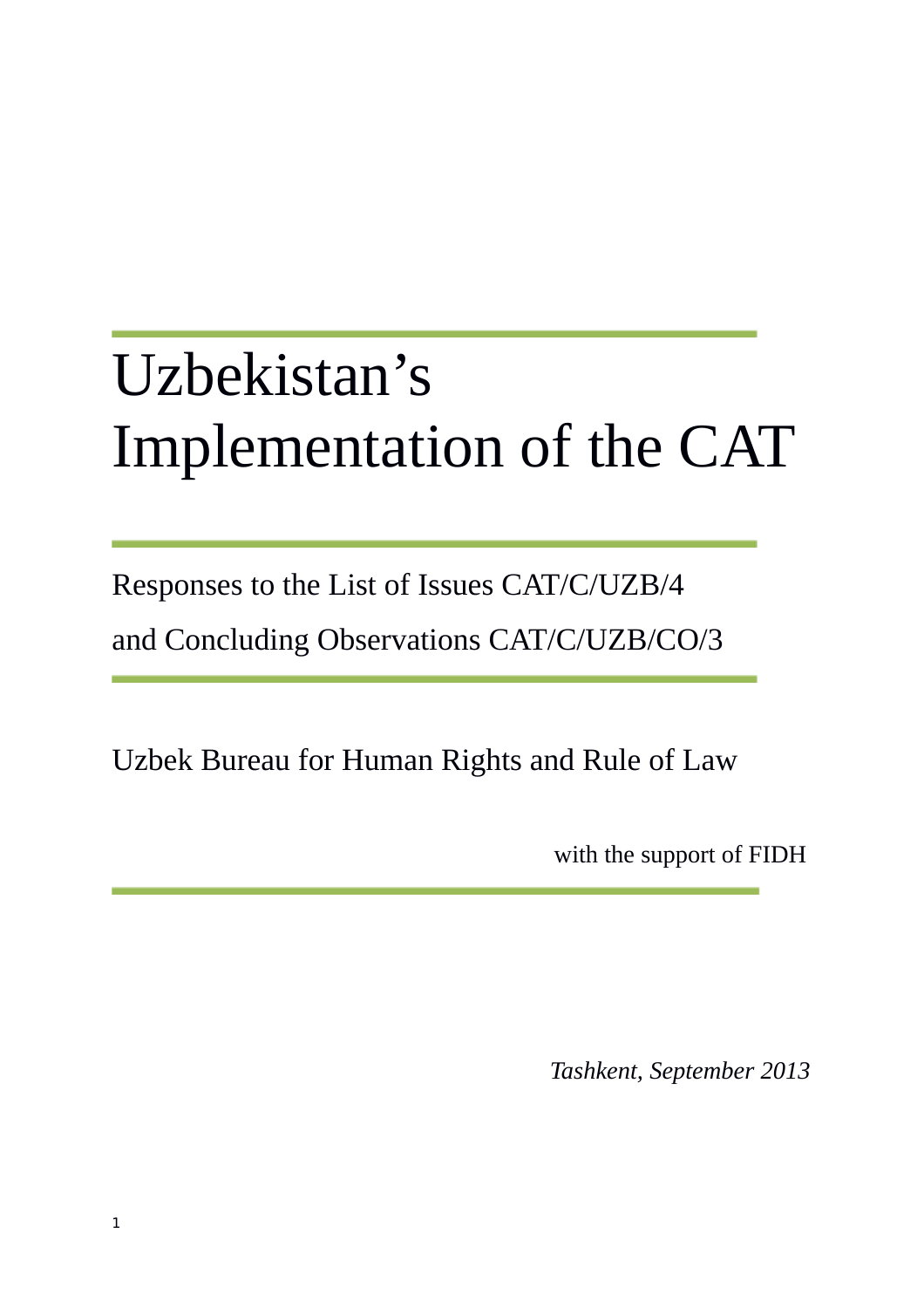## *1. General Information Update 2007-2013*

Uzbekistan ratified the UN Convention against Torture and Other Cruel, Inhuman or Degrading Treatment or Punishment in 1995, and has since submitted four periodic reports to the UN Committee Against Torture. Use of torture in Uzbekistan has been well documented for many years by local and international human rights organisations. Despite this, it remains a systematic practice at all stages of an investigation in Uzbekistan.

In May, 2002 European Bank for Reconstruction and Development held its annual meeting in Uzbekistan. Thanks to this event the Government of Uzbekistan took up a request to invite the UN Special Rappourteur against Torture, Mr. Theo Van Boven, to the country in 2003. By the end of his visit, Mr. Van Boven had concluded that torture in Uzbekistan was systematically applied, issuing 22 recommendations. From year to year both Committee members and the office of the UN Special Rapporteur re-emphasise their conclusions and recommendations in order to improve the situation in Uzbekistan. For many years the Government there has shown a reluctance to recognise the scale on which torture is perpetrated in the country, and failed to take the necessary steps to combat torture and ill treatment. One important recommendation from the Committee and the Special Rapporteur is public condemnation of torture. In spite of this, the President and other high-level state officials still fail to condemn torture in Uzbekistan in public.

Torture serves as a club with which to terrorise people, silence independent voice and strengthen mechanisms that maintain existing authoritarian rule in Uzbekistan. The Uzbek government's reluctance to tackle torture signals to its law enforcement apparatus that it is to keep public order in a manner that will serve its own and not the people's needs. Torture is used to silence and even kill the regime's political opponents, as well as independent civil society representatives.

Since Uzbekistan's last review by the Committee against Torture, the state has adopted legislation that appears to have been enacted under the banner of democratic reform. However, both on paper and in practice this law has brought no improvement to the situation in the country. A prime example is Uzbekistan's law on Habeas Corpus, which was amended in 2008; according to many international and local independent experts this legislation contains numerous shortcomings that have negated any possible democratic effect it may have had. Another example is 2008's new law on Legal Defence, enacted under the same banner of "democratization"; in fact, many independent analysts highlight that this alteration was introduced in order to enable the state to exert further control over Uzbek lawyers.

## *2. Definition of Torture*

The Committee reiterates its previous recommendation that the State party take measures to adopt a definition of torture so that all the elements contained in article 1 of the Convention are included. The State party should ensure that persons who are not law enforcement officials but who act in an official capacity or with the consent or acquiescence of a public official can be prosecuted for torture and not merely, as stated, charged with "aiding and abetting" such practices (CAT/C/UZB/CO/3, Para 5).

Also related to List of issues in relation to the fourth periodic report of Uzbekistan (CAT/C/UZB/4, Para 1).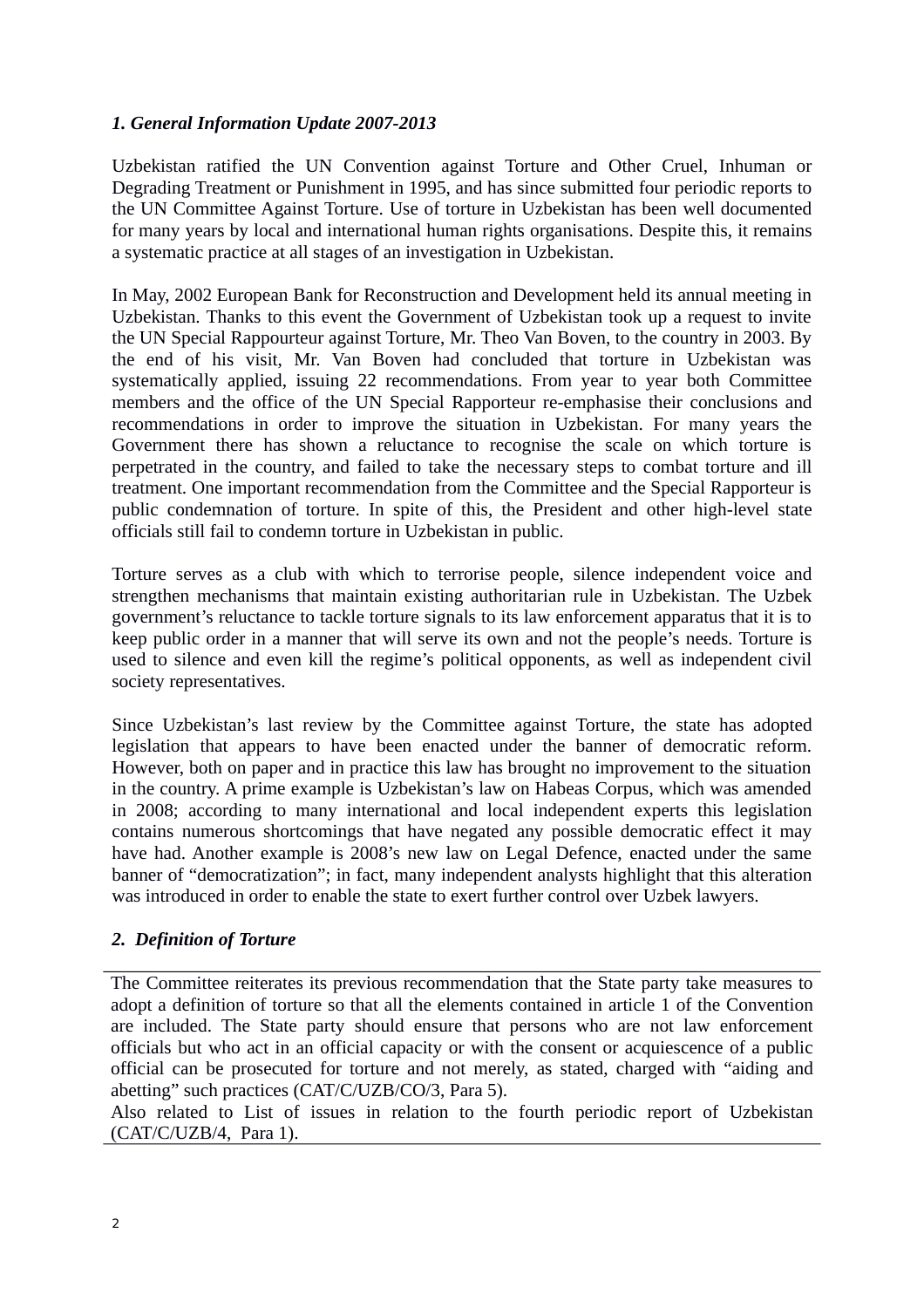Article 235 of the Uzbekistan's Criminal Code contains the following definition of torture and other cruel, inhuman and degrading treatment or punishment:

 "… *unlawful psychic or physical influence on the suspect, the accused, the witness, the victim or other participant in the criminal process or the convict serving a sentence, or their close relatives, by means of threats, causing blows, beating, torturing, causing suffering or other unlawful actions committed by an inquiry officer, investigator, procurator or other employee of the law enforcement organs or penal institutions, with the aim of obtaining any kind of information, confession of committing crimes, arbitrary punishments for committed actions or forcing to commit any kind of actions*"

To date, despite repeated recommendations from the CAT Committee, the above definition has not been amended to comply with the all the fundamentals contained in article 1 of the Convention against Torture.

The State is reluctant to amend the definition of torture, insisting that it is in full compliance with article 1 of CAT, despite clear abrogation. The narrow and limited formulation of article 235 permits law enforcement officers to use torture within the framework of a "what is not prohibited is allowed" reading of the law. In particular, there is an absence of provisions on using a third person as an object of torture or means of applying pressure, or provisions on torture committed with the knowledge or tactic approval of an official.

A slight improvement took place in 2004, when the government adopted the Supreme Court Plenary decision on torture, which found that the courts of the Republic of Uzbekistan must use the definition of "torture" provided in Article 1 of the Convention against Torture as a guide that has primacy over national legislation. However, this law has not been implemented in respect of Uzbekistan's Criminal Code.

Indeed, all judges, investigators and law enforcement personnel use only the Criminal Code in their everyday work, and ignore or are unaware of the decision of the Supreme Court Plenary. Thus, it is vital that this decision be applied to all penal provisions in Uzbekistan, and that Article 235 of the Criminal Code be amended.

## **3.** *Condemnation of Torture*

The State party should apply a zero-tolerance approach to the continuing problem of torture, and to the practice of impunity. The State party should:

(a) Publicly and unambiguously condemn practices of torture in all its forms, directing this in particular to police and prison staff, accompanied by a clear warning that any person committing such acts, or otherwise complicit or participating in torture be held personally responsible before the law for such acts and subject to criminal penalties;

(b) Immediately adopt measures to ensure in practice prompt, impartial and effective investigations into all allegations of torture and ill-treatment and the prosecution and punishment of those responsible, including law enforcement officials and others. Such investigations should be undertaken by a fully independent body;

(c) Bring all suspected perpetrators to justice in order to eliminate impunity for law enforcement officials and others responsible for breaches of the Convention; and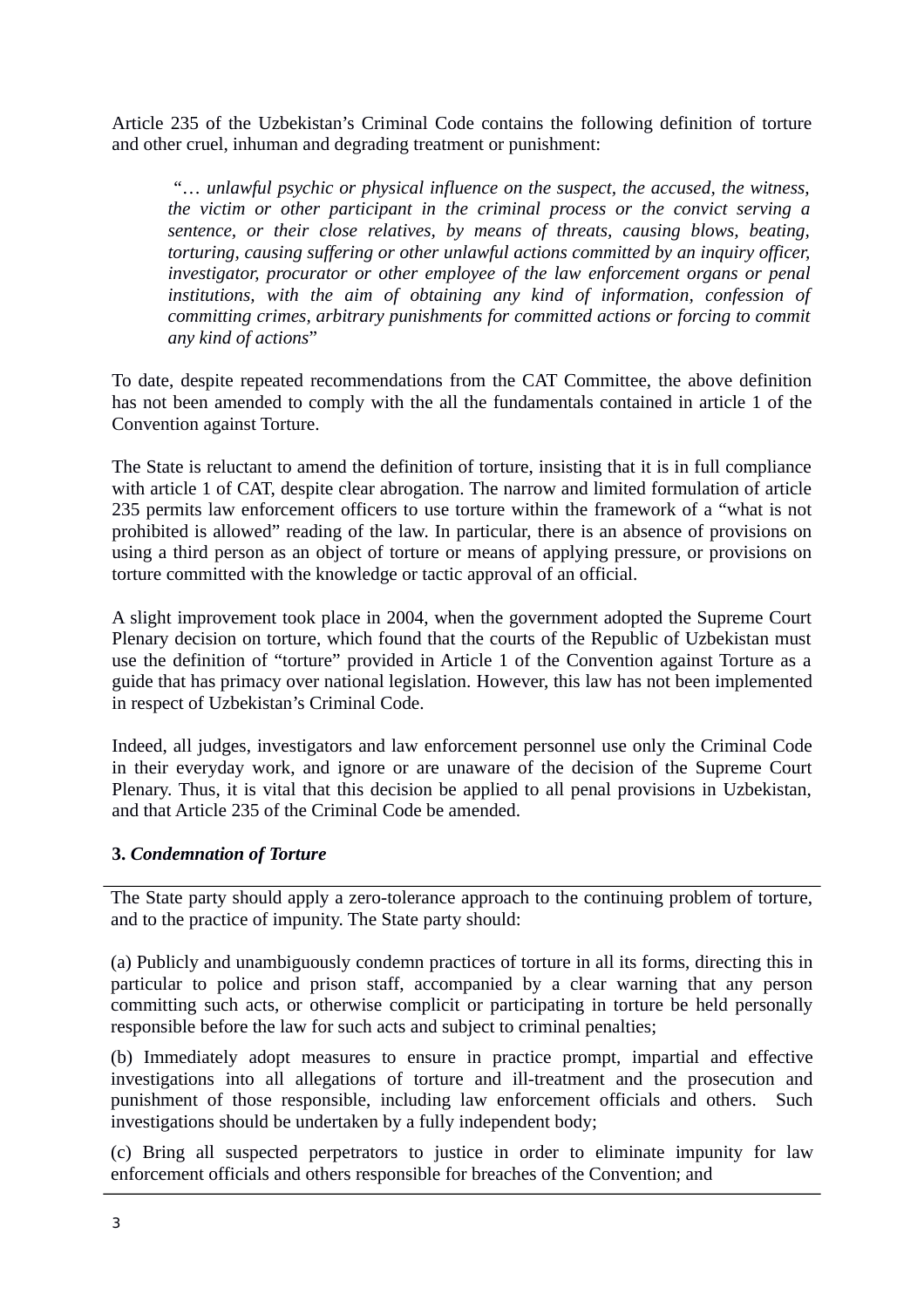(d) Ensure in practice that complainants and witnesses are protected against any ill-treatment or intimidation as a consequence of his/her complaint or any evidence given. (CAT/C/UZB/CO/3, Para 6).

Also related to List of issues in relation to the fourth periodic report of Uzbekistan (CAT/C/UZB/4, Para 1).

High-level officials have never publicly condemned torture in local or foreign mass media in Uzbekistan, despite Special Rapporteur Van Boven's issuance of recommendations to this effect in 2003. The Uzbek Government claims that these recommendations were implemented when the Uzbek Minister of Foreign Affairs condemned the use of torture before a delegation of foreign diplomats in Uzbekistan. However, even this statement was not appropriately broadcast nor heard by the people of Uzbekistan. Thus, torture remains an everyday practice among law enforcement agencies, who operate under a de facto guarantee of impunity.

The maximum penalty provided by article 235 of the Criminal Code is 8 years imprisonment where the consequences of the crime are grave; in all other cases, 3 to 5 years imprisonment is the standard. Such provisions are inadequate in light of the gravity of the crime of torture. According to information provided in Uzbekistan's Fourth Periodic Report,<sup>[1](#page-3-0)</sup> the authorities received 428 complaints about the use of torture during 2008-2011. Only 27 criminal cases have been instituted (6.3 per cent of total complaints received). Of 50 persons against whom criminal proceedings on the use of torture were initiated, only 18 were sentenced to incarceration, whilst the rest were amnestied, fined or sent to do correctional work. The general practice adopted in respect of the remaining complaints has been to reject them on the alleged basis that the complainant is simply seeking to avoid punishment for their own crimes.

Torture cases are never reported in Uzbekistan's mass media. The only sources of reportage on torture cases in Uzbekistan are the foreign media. For example, Turkish businessman - Vahit Güneş, head of the Turkuaz Shopping Centre in Tashkent, was detained in 2011 and held for nine-and-a-half months by the National Security Service. Here, he says he was tortured in order to force him to sign a confession: <sup>[2](#page-3-1)</sup>

"We were tortured badly using electric shocks … we saw people tortured to death; some of them had heads, hands and bodies dismembered."

Since arriving in Turkey, Güneş has had clinical treatment for his injuries. He states that one of the persons sentenced along with him, 23-year-old Hairetdin Öner, is still in a Turkish hospital with damage to internal organs and psychological trauma.<sup>[3](#page-3-2)</sup>

Another testimony of torture widely published in foreign mass media is that of a former security guard to British Embassy in Uzbekistan, Kayum Ortikov. Mr Ortikov was initially arrested on charges of human trafficking in December 2008. He claims that his refusal to become an informant for Uzbekistan's secret police led to torture sessions in which he was accused of spying for the British. He has testified that: <sup>4</sup>

<span id="page-3-0"></span><sup>1</sup> Point 74 -77, Page -15 OF THE STATE REPORT TO THE CAT 2013.

<span id="page-3-1"></span><sup>2</sup> "Businessman Files Torture Case Against Uzbekistan", Institute for War and Peace Reporting, 30 April 2012, available at: .

<span id="page-3-2"></span><sup>3</sup> Ibid.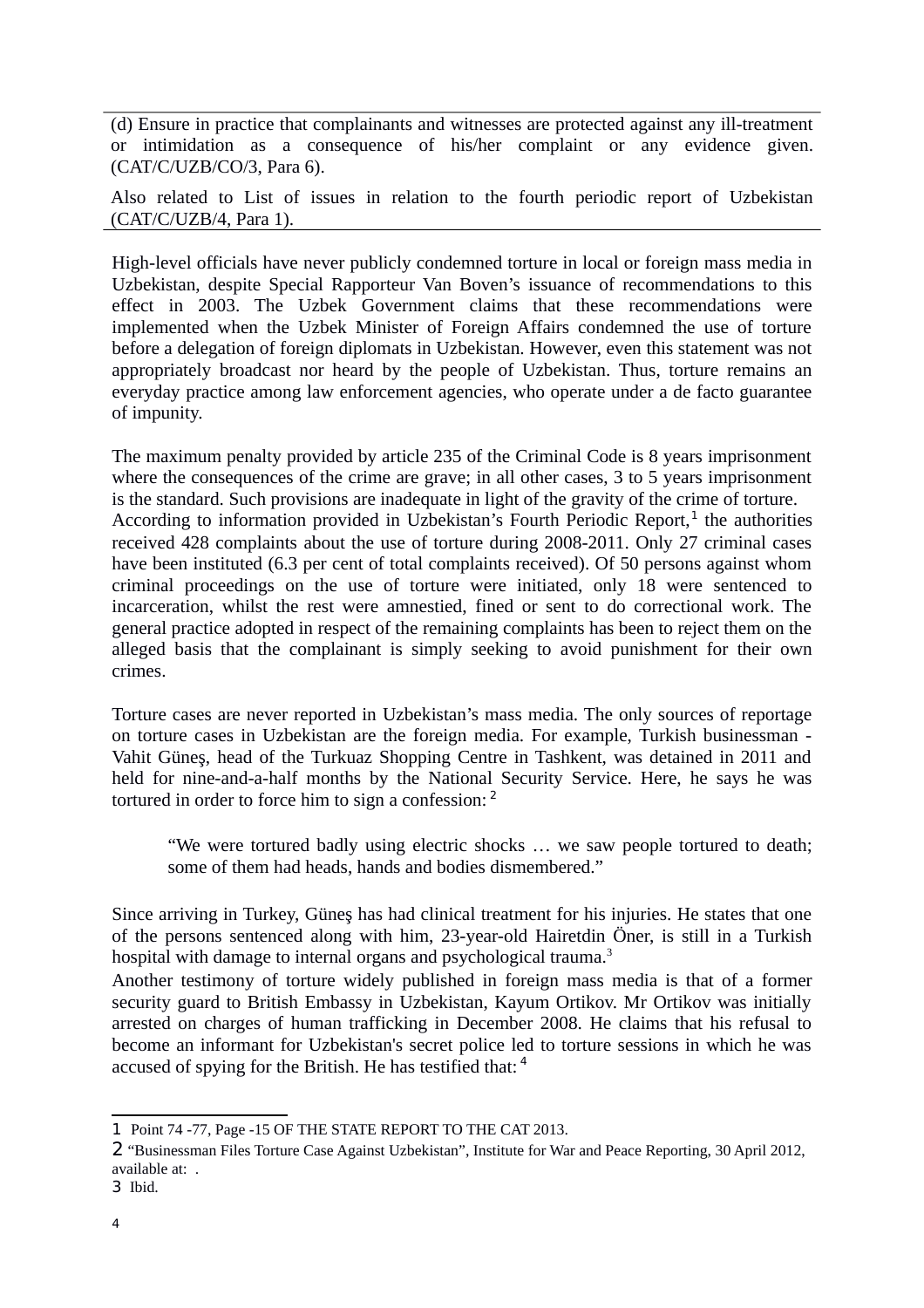He was hung from the ceiling and beaten, left naked in a freezing room, and burnt on his genitals with a newspaper, which had been set alight.

## *4. Right to Access to a Lawyer*

The State party should ensure in practice that every detainee can exercise the right to access to a lawyer, independent doctor and family member and other legal guarantees to ensure protection from torture. (CAT/C/UZB/CO/3 Para 12).

Also related to list of issues in relation to the fourth periodic report of Uzbekistan (CAT/C/UZB/4, Para 6, 7 and 15).

The role of defence attorneys remains extremely limited. While access to lawyers is partially guaranteed under Uzbek law, in reality, even these provisions are not followed, especially in cases where torture has been used. If a family hires an independent lawyer law enforcement officers force the detained person to sign a refusal-letter to that lawyer, allowing access only to lawyers loyal to the establishment (also called pocket-lawyers). These representatives close eyes to evidence of torture and seek to persuade defendants to "cooperate" with investigators.

Since Uzbekistan's last review by CAT, the Government has adopted a number of legislative measures improving access to a legal defence on paper. However, in practice these measures do not work as they should because, amongst other things, the State followed these innovations with the introduction of strict controls over the legal profession, making it impossible for independent lawyers to work freely.

In May 2008, the government adopted resolutions to organise the Chamber of Lawyers, with a view to substituting the National Bar Association.<sup>[5](#page-4-0)</sup> Under the pretence of slogans of democratic reform and greater freedom for the legal profession, this legislation has in reality helped to render the Chamber of Lawyers an organisation that can be entirely controlled by the State. Under this law the Chamber of Lawyers became a part of the Uzbek Ministry of Justice. The Ministry of Justice has powers to appoint and dismiss the Chair of the Chamber. As a result, the new Chamber of Lawyers is under the complete control of the Ministry of Justice and its membership is compulsory for all lawyers in Uzbekistan. This makes lawyers dependent on and more vulnerable to the executive branch of government.

In January 2009, the Uzbek Government adopted another piece of legislation further expanding the Executive's control over lawyers. A new provision of the Law of Advokatura requires all attorneys to undergo recertification every three years by taking an exam to extend their legal practice license.<sup>[6](#page-4-1)</sup> This requirement acts as a double-checking mechanism for inconvenient lawyers, or those who act beyond the will of the State.

This latter measure is often used to deprive of independent lawyers of their licenses where they raise the issue of torture or other human rights violations. As a result, numerous prominent lawyers were unable to renew their licenses in 2009, including, for example, Ruhiddin Komilov, Rustam Tyuleganov and Bakhrom Abdurakhmanov.

<span id="page-4-1"></span><span id="page-4-0"></span>5 "On organizing the activity of the Chamber of Lawyers" Cabinet of MinistersResolution 112,May 27, 2008 6 Article 7 of Law on Advokatura [http://lex.uz/Pages/GetAct.aspx?lact\\_id=1525332](http://lex.uz/Pages/GetAct.aspx?lact_id=1525332)

<sup>4</sup> J. Owen & J. Hanning, "'Uzbeks tortured me,' says British Embassy man", *The Independent*, 30 June 2013, available at: [http://www.independent.co.uk/news/uk/politics/uzbeks-tortured-me-says-british-embassy-man-](http://www.independent.co.uk/news/uk/politics/uzbeks-tortured-me-says-british-embassy-man-8679979.html)[8679979.html.](http://www.independent.co.uk/news/uk/politics/uzbeks-tortured-me-says-british-embassy-man-8679979.html) aAccessed on 19 August .08.2013.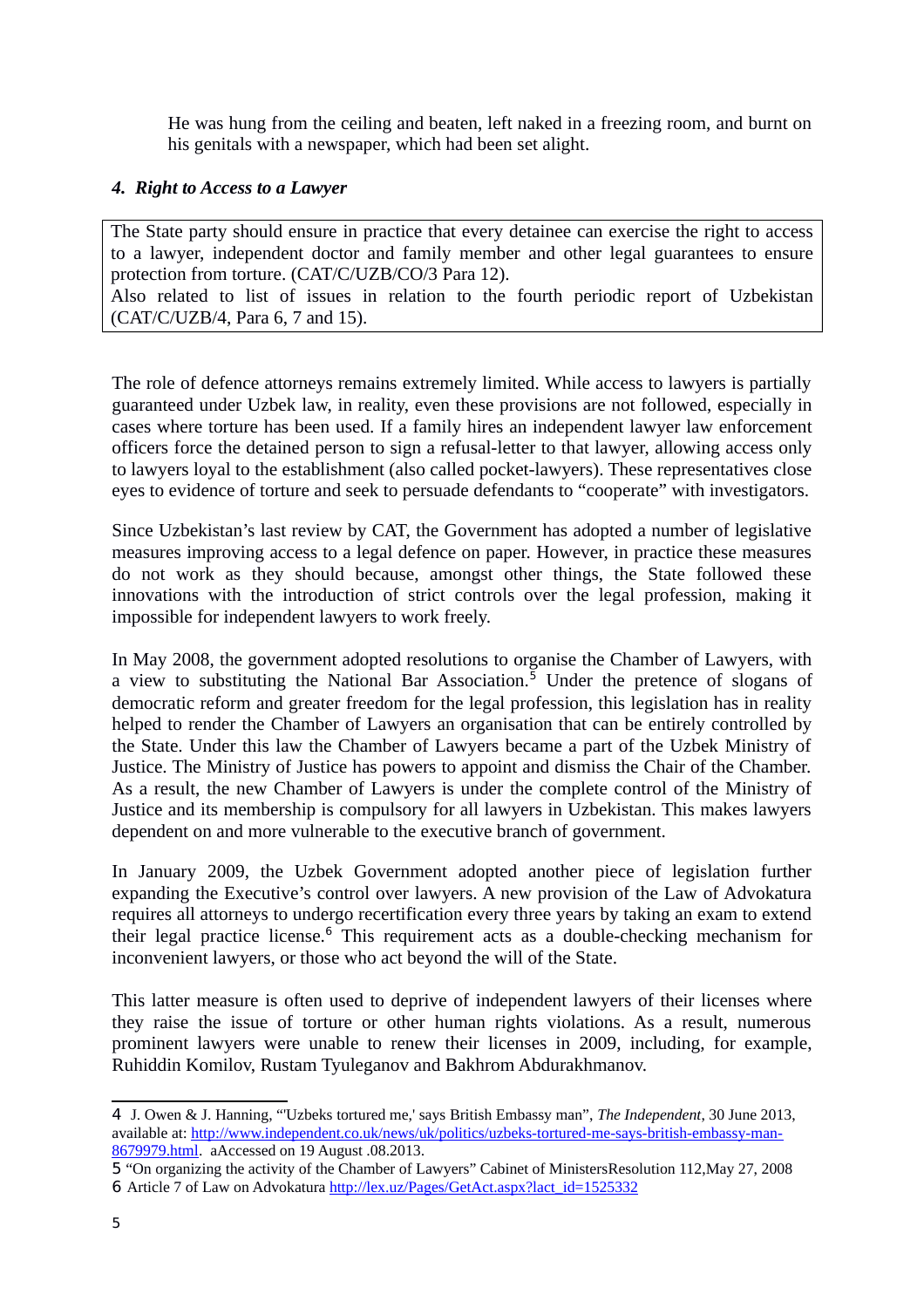In addition, State- sponsored legal defence is very poor. Usually these cases are presented by so-called "karmanniye advokati" (pocket lawyers), who are prepared to sign any document without meeting with the defendant and sometimes even testify against their own clients. Furthermore, most attorneys are not sufficiently qualified, with some even siding with prosecutors against their clients and others playing an extremely passive role in court hearings. For example, in the aforementioned case of Turkish businessman, Vahit Günes who was head of the Turkuaz Shopping Centre in Tashkent, and he was detained in 2011 and held for nine-and-a-half months by the National Security Service, he has said that he was tortured while in detention, to force him to sign confessions that were later used in court, being unable to choose a defence lawyer and having counsel appointed for him.<sup>[7](#page-5-0)</sup>

## *5. The impact of Habeas Corpus on Prevention of Torture*

In 2008 Uzbekistan introduced *Habeas Corpus*. Local and international NGOs have by now had sufficient time to evaluate and see the shortcomings of this procedure in both legislation and practical implementation. Firstly, the authorities have demonstrated a lack of political will to establish an independent Court System in Uzbekistan. Secondly, the way *Habeas Corpus* has been introduced into Uzbek legislation engenders a number of weaknesses and shortcomings. The procedure for determining an application of pre-trial detention does not provide suspects or accused persons with a right to appeal the legality of their arrest, nor to raise the issue of torture or inhuman and degrading treatment or other unlawful acts or decisions of law enforcement officials, before a judge.

Under this law, there is no special judge to review cases on detention in custody. Furthermore, the judge can only pass judgment over the following:<sup>[8](#page-5-1)</sup>

- applications for pre-trial detention;
- refusals of pre-trial detention; and
- prolongations of the length of custody for not longer than 48 hours to presenting additional proof on the merits or demerits of an application of pre-trial detention.

Also, a judge deciding a pre-trial detention case can be the same judge that will hear the detained person's subsequent substantive hearing, as there are no mechanisms to prevent this from happening. Consequently, the impartiality and objectivity of the judge can be affected in the future trial.

Furthermore, such judicial reviews of detention in custody are held in a closed hearing and the participation of lawyers is not obligatory. Article 243 of the Criminal Procedural Code lists the persons allowed to participate in the pre-trial detention hearing as the prosecutor, defence lawyer, if the latter participates in the case, and the suspected or accused person. Here, the conditional nature of the presence of a defence lawyer violates the right to a defence.

<span id="page-5-0"></span><sup>7</sup> "Businessman Files Torture Case Against Uzbekistan", Institute for War and Peace Reporting, 30 April 2012, available at: [http://iwpr.net/report-news/businessman-files-torture-case-against-uzbekistan 12 August 2013.](http://iwpr.net/report-news/businessman-files-torture-case-against-uzbekistan%2012%20August%202013)

<span id="page-5-1"></span><sup>8</sup> Article 243, Criminal Procedural Code of Uzbekistan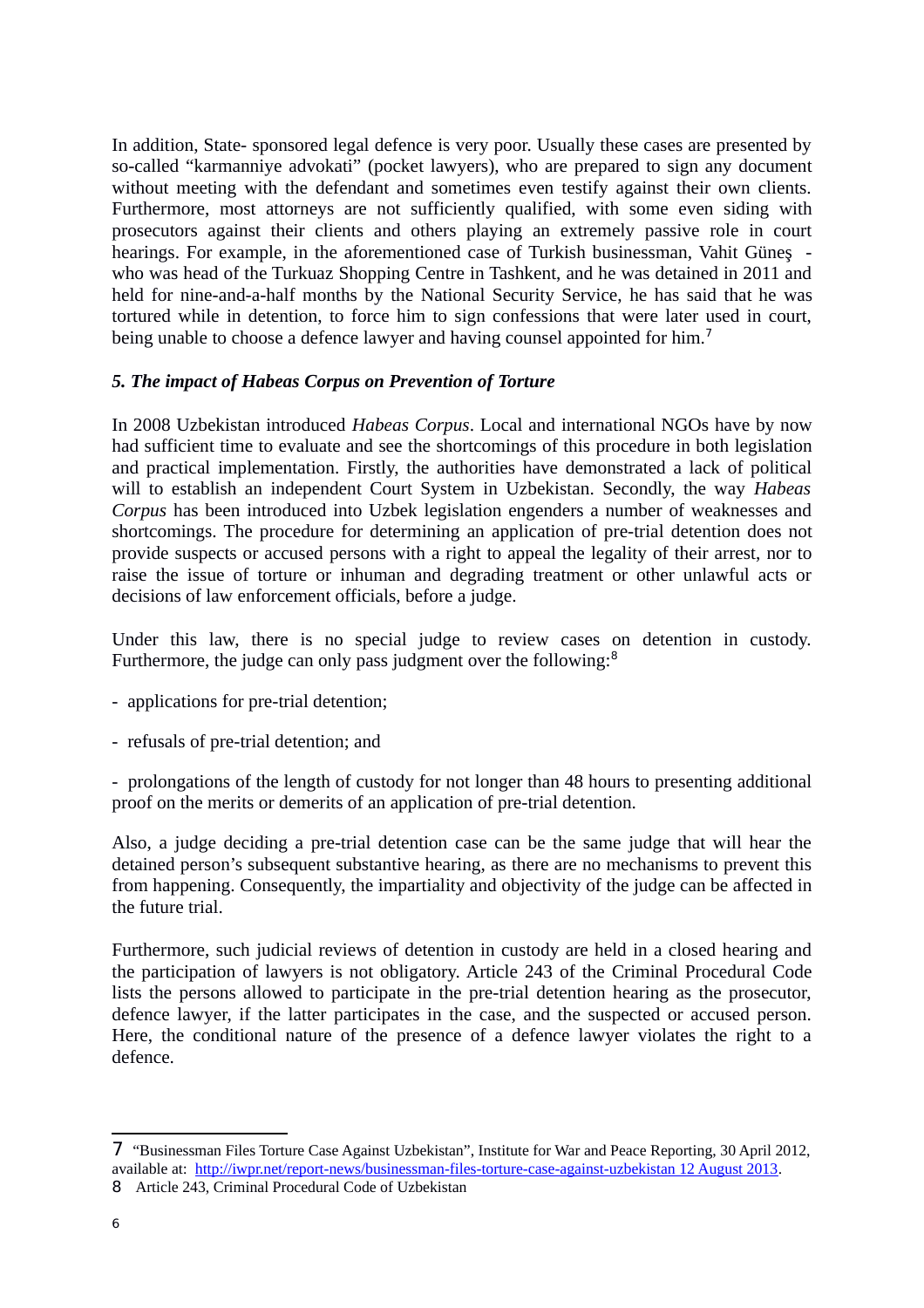Determining bail or other types of non-custodial conditions remains a consideration for the investigator and prosecutor (articles 237 and 240, Criminal Procedural Code of Uzbekistan). Additionally, Article 217 (1) provides that a suspect or accused person's liberty may be deprived without court scrutiny by their compulsory placement by the prosecutor or investigator into a medical institution for psychiatric examination.

Uzbekistan's current legislation does not provide any legal standards for a judge to determine the reasonableness of applying pre-trial detention. Judges are not obliged to weigh up evidence presented by the procurator or investigator, nor to evaluate the lawfulness of detention. Thus, *Habeas Corpus* is not brought any improvement to the independence of the Uzbekistan's court system, and nor does it protect the fundamental right to a fair trail.

## *6. Right to Complain against Torture*

The State party should ensure in law and in practice that every person has the right to complain to a fully independent mechanism that will investigate and respond promptly, in compliance with the principles relating to the status of national institutions for the promotion and protection of human rights (the Paris Principles). The State party is urged to ensure that all procedures for dealing with these complaints are effective and independent and should take the necessary measures to ensure that the Parliamentary Ombudsperson is fully independent, in accordance with the Paris Principles. In addition, the State party should make the necessary declarations under articles 21 and 22 of the Convention. (CAT/C/UZB/CO/3, Para 15).

Also related to the list of issues in relation to the fourth periodic report of Uzbekistan (CAT/C/UZB/4, Para 28 (C)).

Opportunities to complain about human rights violations in Uzbekistan are extremely scarce. There is no access to an independent complaints' review mechanism outwith the Executive system, or mechanisms dependent on that institution. Uzbek citizens do not have access to international complaint review mechanisms other than the UN Human Rights Committee, though this is itself poorly used due to State repression targeting the legal profession over last years (discussed above).

Available complaint mechanisms are as follows:

# *a) Procuracy*

There is no independent body to review complaints against the conduct of law enforcement agents in Uzbekistan, including in cases of torture. Complaints against the conduct of law enforcement officers are reviewed by the higher level of the same State structures about which the complainant is complaining, or by the office of the Procuracy.

The Procuracy is a State body accountable to the President of Uzbekistan. The Procurator General and his deputies are appointed by the President.<sup>[9](#page-6-0)</sup> The Procuracy in Uzbekistan serves a wide range of functions, including preliminary criminal investigations, representing the State in prosecution through judicial processes, and controlling the implementation of human rights and freedom laws etc.<sup>10</sup> Holding both functions to conduct preliminary investigations

<span id="page-6-0"></span><sup>9</sup> Article 12, Law of Uzbekistan "on Procuracy" with the latest amendments as of 2011, Collection of Legislation of Republic of Uzbekistan N16.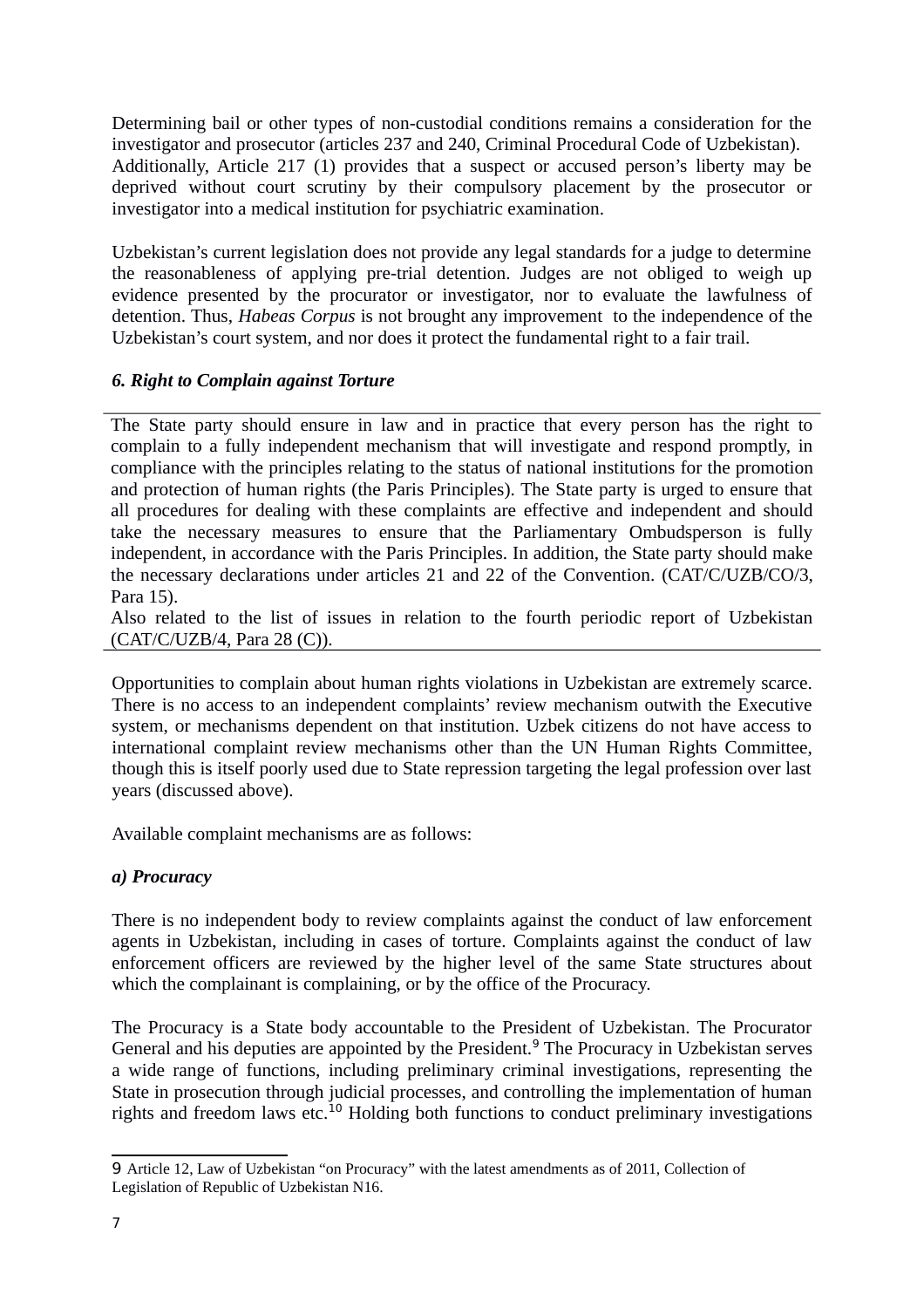and represent the State in court, the Procuracy is dis-incentivised to open proceedings for torture where this would ruin the criminal case based on confessions obtained by this method.

## *b) Ombudsman*

Another possible avenue for submitting a torture complaint is to do so via the Authorized Person of the Oliy Majlis in Human Rights - the Ombudsman office. However, this mechanism is rather weak because the Ombudsman is elected from members of Parliament, and is not therefore an independent person.

Complete control over the electoral system and the denial of access to Parliament for opposition parties, allows the Executive to retain a strong hold over the legislative branch of government.<sup>[11](#page-7-0)</sup> Thus, even the Ombudsman, created and working within the structure of Uzbekistan's Parliament, holds a pro-government, declarative and ineffectual position vis-avis human rights protection.

In April 2009, the Uzbek Senate adopted amendments to legislation relating to the activities of the Ombudsman on Human Rights. These amendments broadened her authority, in particular giving her the right to freely visit places of detention, obliging preliminary detention centre administration staff to organise meetings with the representative of the Ombudsman, and making correspondence between detained persons and the Ombudsman confidential. Despite these new powers, the Ombudsman has not made any significant steps towards protecting human rights to date. $12$ 

Given the inactivity and pro-government stance of the Human Rights Ombudsman in carrying out her responsibilities, it can be said that her role represents the impotence of human rights protection for Uzbek society and citizens' interests. Indeed, the Ombudsman's activity is declarative alone and of no import to securing genuine human rights protection in Uzbekistan.

## *c) Human Rights Centre of Uzbekistan*

Another state institution declared to have a role in human rights protection is the Human Rights Centre of Uzbekistan.

According to the Presidential Decree "On the creation of the National Human Rights Centre of the Republic of Uzbekistan" of October 31, 1996, this Centre has the following functions:

<sup>10</sup> Article 4, Law of Uzbekistan "on Procuracy" with the latest amendments as of 2011, Collection of Legislation of Republic of Uzbekistan N1.

<span id="page-7-0"></span><sup>11</sup> In the most recent elections as well as previous elections no oppositional parties: Birlik (Unity), Erk (Liberty), OzodDekhon (Free Peasant Party), and the Birdamlik (Solidarity) opposition movement were registered or allowed to participate. The electoral framework has not significantly improved and continues to fall short of OSCE commitments. The current political spectrum does not offer the electorate a genuine choice between competing political alternatives. All parliamentary political parties have stated their support for the government and defined their role as constructively supporting the authorities' efforts. See abstract from OSCE/ODIHR Needs Assessment Mission Report 2009, available at: [http://www.osce.org/documents/odihr/2009/11/41230\\_en.pdf.](http://www.osce.org/documents/odihr/2009/11/41230_en.pdf)

<span id="page-7-1"></span><sup>12</sup> The law of the Republic of Uzbekistan "«On introduction of amendments and additions to some legislative acts of Uzbekistan in relation with to the improvement of Authorized Person on Human Rights of Oliy Majlis of Uzbekistan (Ombudsman)", Collection of legislation of Uzbekistan 2009, No 15, page p.179 .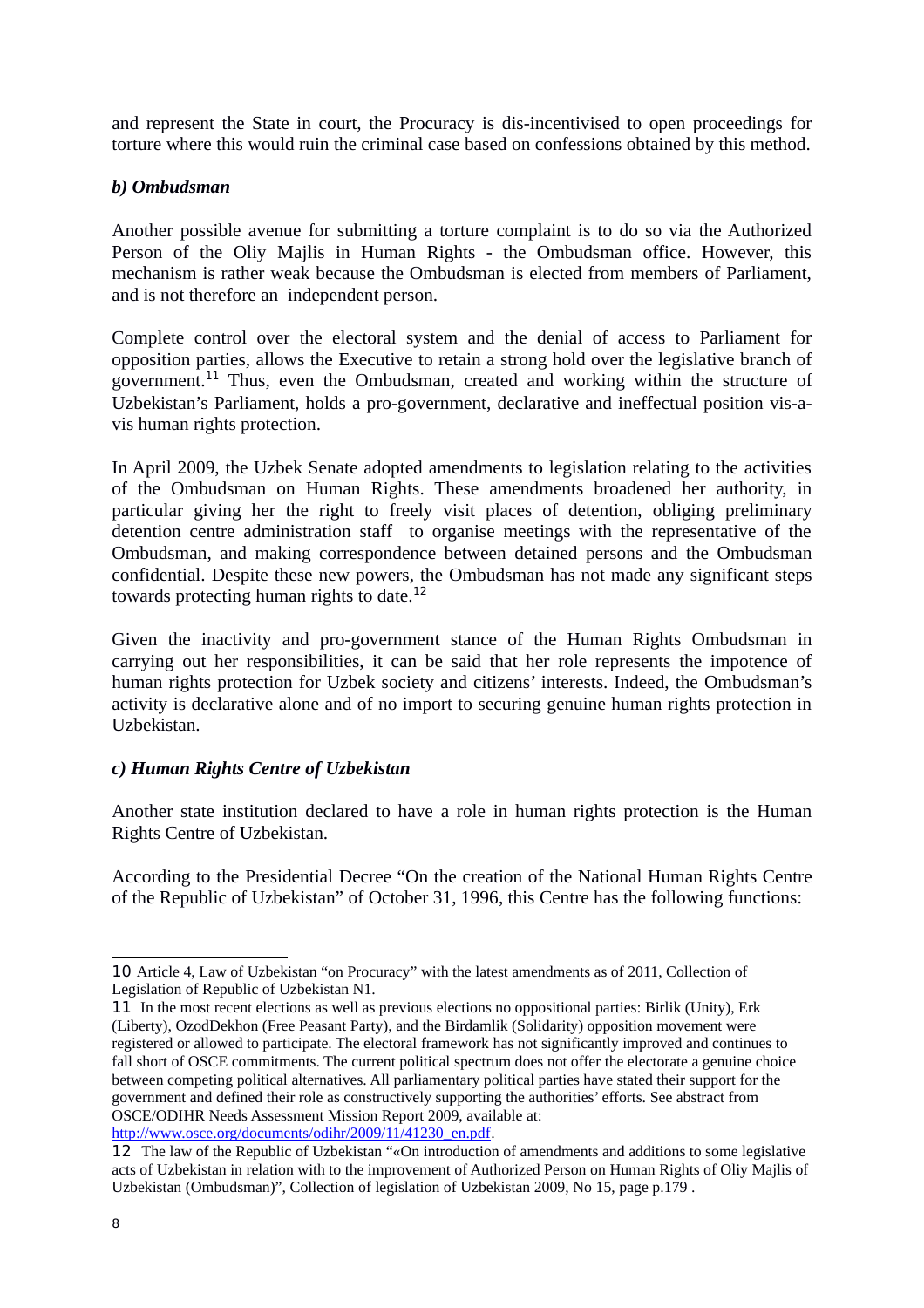- developing a National Action Plan and strategy on the realization of the Constitution, laws and international legislation on human rights;
- preparing national reports on the observance and protection of human rights in the Republic of Uzbekistan;
- developing co-operation between the Republic of Uzbekistan and international and national organisations in the sphere of human rights;
- providing consultations to State organs and public organisations on human rights, including recommendations to state organs on improvements in the sphere of human rights protection; and
- coordinating the activities of State bodies regarding learning, awareness-raising, and the publication of literature on human rights, and the creation of an information database.

The Human Rights Centre is not competent to accept and review complaints on human rights violations and thus remains wholly inactive as a mechanism for human rights protection for individuals in Uzbekistan. In preparing State reports to UN Treaty Bodies, the Human Rights Centre of Uzbekistan does not go beyond praising the activities of other State Bodies and does not provide objective criticism on human rights observance in the country.

#### *7. Independent Monitoring and Human Rights Defenders*

The State party should take all necessary measures to ensure that independent human rights monitors are protected from unjust imprisonment, intimidation or violence as a result of their peaceful human rights activities. The Committee urges the State party to release human rights defenders imprisoned and/or sentenced because of their peaceful professional activities and to facilitate the reopening and full functioning of independent national and international human rights organizations, including the possibility of conducting unannounced independent visits to places of detention and confinement. (CAT/C/UZB/CO/3, Para 16).

Also related to List of issues in relation to the fourth periodic report of Uzbekistan (CAT/C/UZB/4, Para 10).

Independent non-governmental organisations have no access to detention centres or prisons. The only independent international organisation that can access prisons in Uzbekistan is the International Committee of Red Cross. However, their reports are confidential and only communicated to the State.

It has been reported that before ICRC visits to prisons are due to take place, prison administrations create a picture of good prison conditions, severely punishing those prisoners speaking out about violations to the ICRC, after the delegation's departure. In addition, prison administrations impose collective punishments on all prisoners in order to impose a atmosphere of general fear about the next ICRC visit.

Moreover, prison administrations also create obstacles to prevent ICRC personnel from visiting human rights activists. In the most recent example, ICRC inspectors sought to visit journalist, Solijon Abdurakhmanov, in prison on two occasions in 2012 but were reportedly unable to do so. $13$ 

<span id="page-8-0"></span><sup>13</sup> "Former RFE/RL Freelancer in Jeopardy in Uzbek Prison", 27 June 2013, available at: [http://www.rferl.org/content/journalists-in-trouble-former-rfe-freelancer-in-jeopardy-in-uzbek-](http://www.rferl.org/content/journalists-in-trouble-former-rfe-freelancer-in-jeopardy-in-uzbek-prison/25029524.html)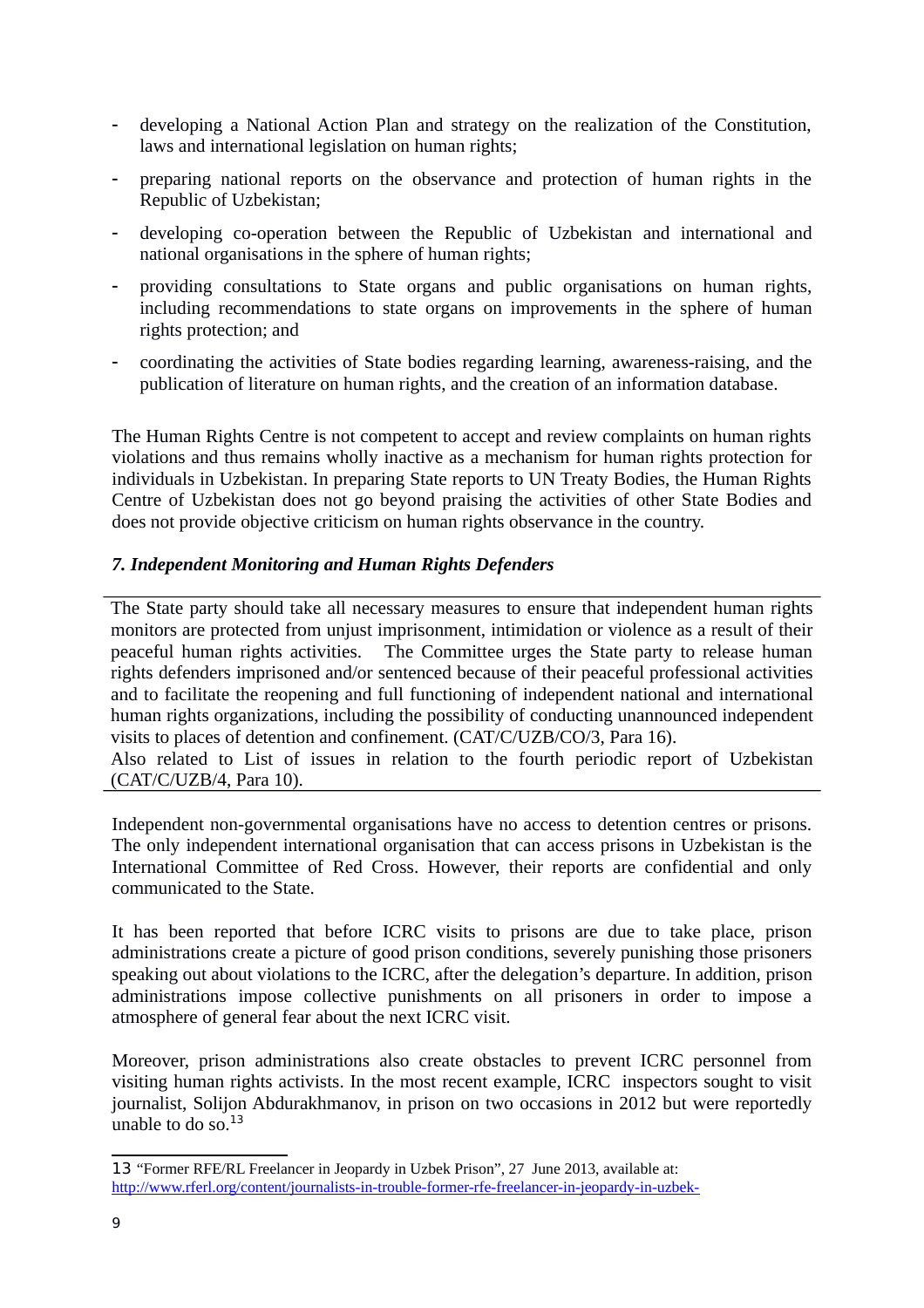The ICRC terminated its visits to places of detention in Uzbekistan in April 2013. The ICRC's Director-General said: "In Uzbekistan we are unable to follow our standard working procedures when we visit detainees to assess the conditions in which they are being held and the treatment they are receiving. As a result, we cannot address humanitarian issues and that renders any visits pointless."[14](#page-9-0)

# *a) Human Rights Defenders*

The work of human rights defenders is extremely difficult in Uzbekistan. They face daily surveillance, pressure on family, and are forced to live in constant fear for their safety. For more than a decade hundreds of human rights defenders, journalists, and political and religious leaders have been imprisoned or forced to flee the country. Since Uzbekistan's last review by the Committee against Torture, the government has increased pressure on independent human rights defenders and journalists and conducted further arrests and imprisonments.

Those currently among Uzbekistan's imprisoned human rights defenders are: Azam Formonov, Solijon Abdurakhmanov, MehrinissoHamdamova, Zulhumor Hamdamova, Isroiljon Holdarov, Nosim Isakov, Gaibullo Jalilov, Abdurasul Khudoinazarov, Erkin Kuziev, Ganihon Mamatkhanov, Zafarjon Rahimov, YuldashRasulov, Dilmurod Saidov, Akzam Turgunov and Gulnaza Yuldasheva. The detention conditions and health of most of these prisoners is appalling, and includes the use of torture and inhuman and degrading treatment. On 25 July 2012, Uzbek Human Rights activist and member of the Human Rights Alliance of Uzbekistan, Akromhodja Mukhiddinov, was insulted, attacked and stabbed to death by three unidentified individuals. Mukhiddinov died in the ambulance taking him to hospital.

## *b) Situation of Civil Society Organisations*

The Government of Uzbekistan has targeted independent civil society organisations with oppressive policies since the beginning of Karimov's era. The wave of "colour" revolutions in former Soviet republics<sup>[15](#page-9-1)</sup> and the Andijan massacre of 2005 have led the State to become increasingly aggressive, openly employing severe methods to repress civil society, including by enacting oppressive legislation and directly threatening and otherwise persecuting NGO personnel in order to silence independent voices.

Since that time, no organisation has been able to report in detail or document the numerous human rights violations being perpetrated in Uzbekistan, making it almost impossible to obtain clear information on the human rights situation in the country. Severe suppression of freedom of association is now the most urgent issue in Uzbekistan, as voiceless NGOs are powerless to hold the Uzbek State to account for its widespread violation of human rights – it having obscured access to information on the overall human rights situation in the country.

<span id="page-9-0"></span>[prison/25029524.html.](http://www.rferl.org/content/journalists-in-trouble-former-rfe-freelancer-in-jeopardy-in-uzbek-prison/25029524.html) Former RFE/RL Freelancer in Jeopardy in Uzbek Prison June 27, 2013 14 "Uzbekistan: ICRC decides to terminate visits to detainees", ICRC News Release 13/64, 12 April 2013

available at: [http://www.icrc.org/eng/resources/documents/news-release/2013/04-12-uzbekistan-detainees.htm.](http://www.icrc.org/eng/resources/documents/news-release/2013/04-12-uzbekistan-detainees.htm) 15 The term "colour revolutions" denotes various movements that developed in several former Soviet Union

<span id="page-9-1"></span>Societies and the Balkans in the early 2000s. Participants used mostly nonviolent resistance including demonstrations, strikes and interventions to protest against governments seen as corrupt and/or authoritarian, and to advocate democracy, creating strong pressure for change. The movements are notable for the important role of NGOs in their organisation.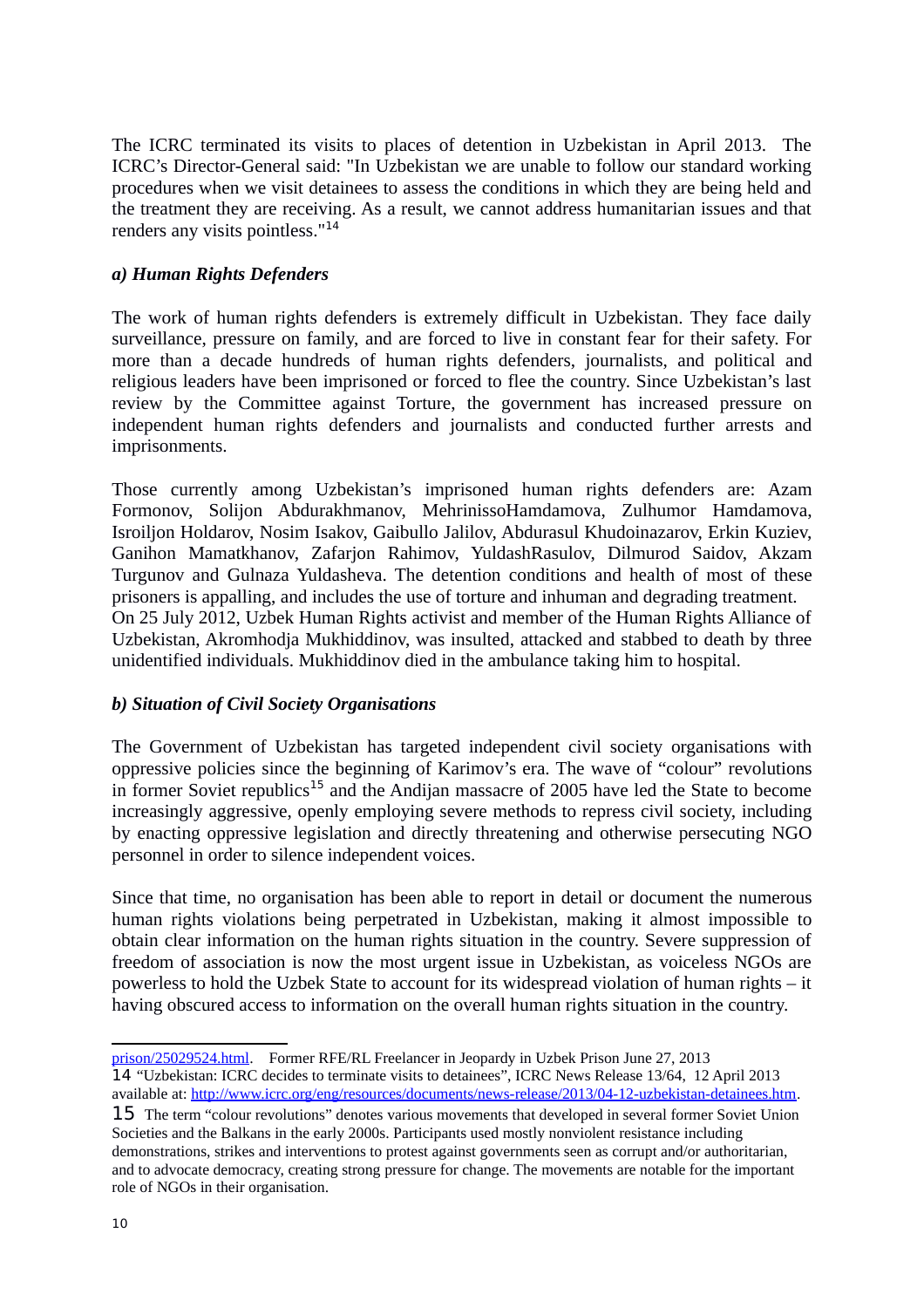A number of human rights defenders who strongly criticized the government and revealed serious human rights abuses were imprisoned or forced to flee the country. Those remaining in Uzbekistan work under daily surveillance, pressure, and harassment.

Independent NGOs are called "agents of the West" by State media; they are accused of propagandizing ideas "alien to the national mentality". Independent NGO movements are blamed for conveying so called "western values" and breaking the traditional foundations of Uzbek society. Respect for human rights, protection from domestic violence, nondiscrimination and gender equality are included in the list of "western values" allegedly being imposed. They are perceived to breach traditional Uzbek values and are therefore taboo in official vocabulary.

For detailed information on legislation adopted against independent civil society organisations, please see Annex 1, containing a - *the R* report prepared by the Uzbek Bureau for Human Rights and Rule of Law and International Federation for Human Rights (FIDH) for the UPR process of the UN Human Rights Council, from May 2013*.*

# *8. Independent Judiciary*

The State party should guarantee the full independence and impartiality of the judiciary, inter alia, by guaranteeing judges' security of tenure.

The State party should take immediate steps to ensure that in practice evidence obtained by torture may not be invoked as evidence in any proceedings. The Committee reiterates its previous recommendation that the State party should review cases of convictions based solely on confessions, recognizing that many of these may have been based upon evidence obtained through torture or ill-treatment, and, as appropriate, provide prompt and impartial investigations and take appropriate remedial measures. (CAT/C/UZB/CO/3, Para 19-20). Also related to the list of issues in relation to the fourth periodic report of Uzbekistan (CAT/C/UZB/4, Para 8 and 16).

Uzbekistan's judiciary is highly dependent upon the Executive. Even in the judicial process the weight of State accusation (represented by the Procuracy) is enormous. This also explains the low numbers of accused in torture cases.

The Executive dominates the judiciary through the system for judicial appointments, dismissal and remuneration. Under Article 63 of the Law "On Courts", the Higher Qualification Commission for the Selection and Recommendation for the Position of Judges under the President of the Republic of Uzbekistan offers the Uzbek president candidates to fill judicial vacancies. He further proposes candidates to fill judicial positions in the Supreme Court and Supreme Economic Court to the Senate, while judges to regional, Tashkent and city courts are appointed by the President directly. Judicial dismissals are conducted under the same scheme as judicial appointments.

Members of the Higher Qualification Commission for the Selection and Recommendation for the Position of Judges are to be appointed from among Parliamentary, Supreme Court, Ministry of Justice, Ministry of Interior, and General Procuracy representatives, as well as from "other highly qualified specialists of law and representatives of civil society".[16](#page-10-0) Despite the last provision of law, no independent civil society representative or human rights defender has ever been allowed to participate in work of Commission.

<span id="page-10-0"></span><sup>16</sup> Decree of the President of Uzbekistan of 17 March 2006.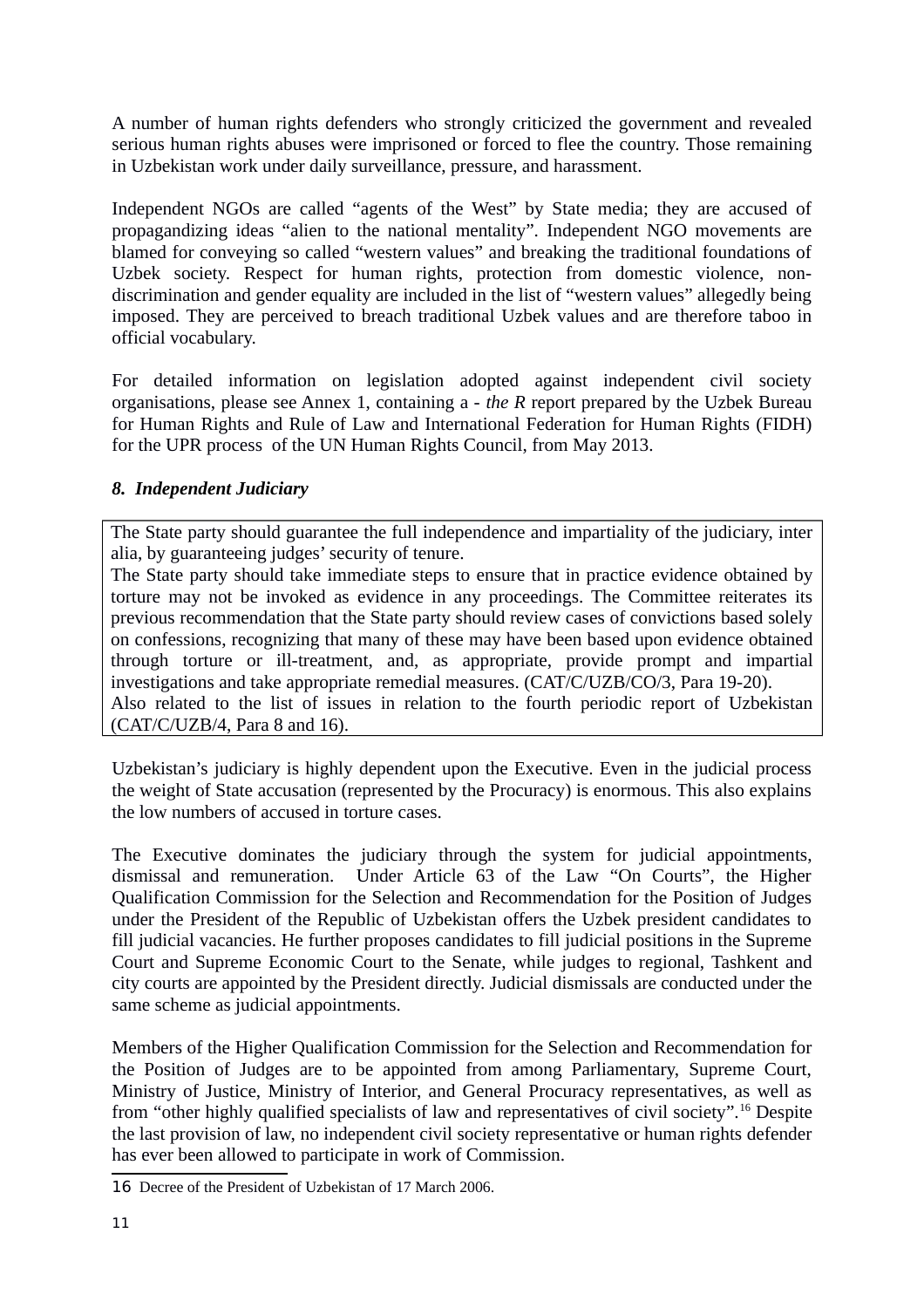Uzbek law does not provide clear selection criteria for the selection of judges. Judicial vacancies are not published in the press or anywhere else. On the whole, the judiciary lacks transparency. Whilst the law requires all judicial publications, including verdicts and resolutions be made public, this stipulation is not implemented in practice and no procedures for the publication of courts decisions exist.

Corruption is widespread at all levels of the judiciary. Lack of judicial independence, the mechanisms for selecting and appointing judges, poor financing and lack of transparency make judges highly dependent upon the executive and increasingly corrupt.

Moreover, corruption is worsening in Uzbekistan, where it takes place on an ever widening scale and involves increasing numbers of officials. This tendency is also reflected in surveys such as Transparency International's Corruption Perception Index. If in 2005 Uzbekistan scored 2.2 (on the scale from 10 (very clean) to 0 (highly corrupt)), in 2011 this poor score deteriorated further to 1.6; in 2012 Uzbekistan was still one of the 10 most corrupt countries of the world on the Corruption Perception Index  $(CPI)$ .<sup>[17](#page-11-0)</sup>. It is clear that measures adopted by the government to combat corruption are inadequate and ineffective.

One means of combatting corruption is allowing access to information, but such access is restricted in Uzbekistan. Uzbek legislation provides for "state secrets" and "other secrets secured by law" with no further clear or precise definition of these terms. Officials often refer to internal information as constituting state secrets and refuse access. Information related to the State Budget is also kept under secrecy.

There is no law on civil service and existing legislation does not require officials to publicly declare their income or assets.

Courts continue to accept confessions obtained under torture, which is still a generally accepted practice. The State itself cannot name any case in which it was accepted that a detained person's confession was obtained by torture and the case was sent for reinvestigation on that basis, in any of its reports. Example:

In April 2011, a human rights group reported on a case against 13 men for links to extremist and separatist groups and acts alleged to pose a threat to public security and order. The rights group reported that Judge Tullaev refused to accept retractions of guilt by the defendants in this case after they stated that they had been forced to confess under torture while in police custody.[18](#page-11-1)

In the majority of cases, if a person explains that s/he confessed under torture in the course of court proceedings, judges tend to reject such allegations explaining them as attempt to avoid punishment. Examples:

On 14 July 2009, a police investigator reportedly poured boiling water on to human rights activist, Akzam Turgunov's back while he was in pre-trial detention in an attempt to elicit a confession. Authorities detained Turgunov, a lawyer who had

<span id="page-11-0"></span><sup>17</sup> [www.tranparency.org](http://www.tranperancy.org/)

<span id="page-11-1"></span><sup>18</sup> "Uzbek jihadists' confessions gained through torture, claims rights group", Central Asia Newswire, 14 April 2011, available at: [http://www.universalnewswires.com/centralasia/viewstory.aspx?id=3821.](http://www.universalnewswires.com/centralasia/viewstory.aspx?id=3821)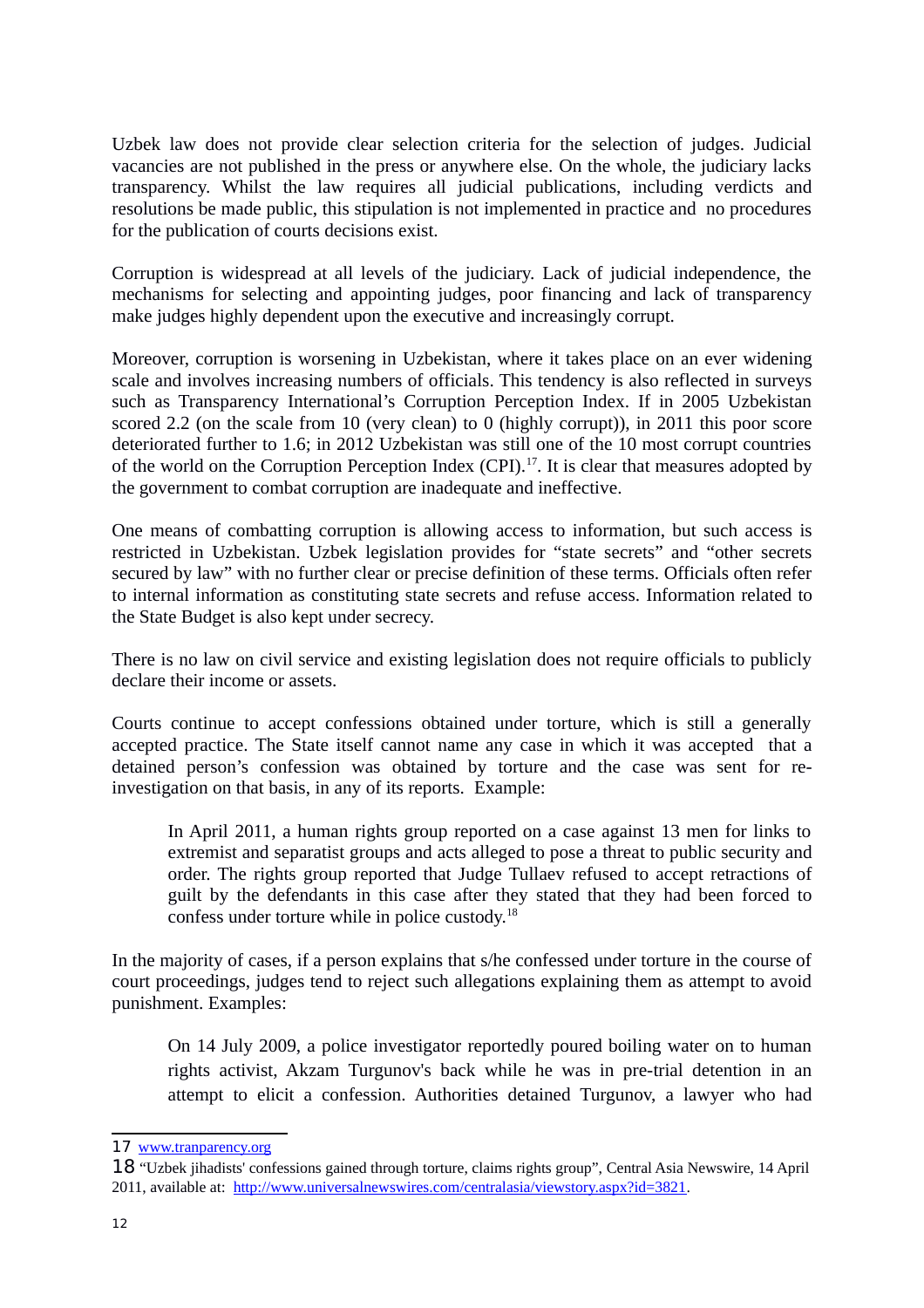investigated local rule of law and corruption cases, on extortion charges on 11 July 2009 in the town of Mangit in Karakalpakstan. Human rights activists suspected that the charges against him were politically motivated. Receiving his statement referring to the use of torture, the judge concluded that the investigation showed that Turgunov had not been tortured and convicted Turgunov to 10 years in prison on 23 October 2009.

In July 2012, 54 year old Gulchexra Abdullaeva, complained to the Court that she had been tortured and signed confession after her arrest on 15 July 2012. She stated that police officers had forced her to stand up for four hours without water, while the temperature was over 40 degrees, and put a gas mask over her head, blocking the air supply. Abdullaeva's testimony was rejected and the Hazarasp District court found her guilty of violating Article 241 of the Code of Administrative Liability "Violation of rules on teaching religious beliefs".

## *9. Violence Against Women and Torture of Minors*

The State party should ensure the protection of women in places of detention and elsewhere, and the establishment of clear procedures for complaints as well as mechanisms for monitoring and oversight. The State party should ensure protection of women by adopting specific legislative and other measures to prevent in practice domestic violence in accordance with the Declaration on the Elimination of Violence against Women (General Assembly resolution 48/104) and provide for protection of victims, access to medical, social and legal services and temporary accommodation. Perpetrators should also be held accountable. (CAT/C/UZB/CO/3, Para 21)

Also related to List of issues in relation to the fourth periodic report of Uzbekistan (CAT/C/UZB/4, Para 13 and Para 26)

#### *a) Domestic Violence*

The Uzbek government still officially denies the problem of domestic violence. There is still no law on domestic violence in Uzbekistan, and the term of domestic violence is not defined in criminal law. Moreover, aspirations for protection from domestic violence, nondiscrimination and gender equality are included in the list of "western values" perceived to breach the traditional values of Uzbekistan, being therefore taboo in the official vocabulary.

The Uzbek state provides no terminology or definition for domestic violence, thus creating space for popular views of domestic violence as a private family issue rather than a criminal act. Such an attitude is very popular among law enforcement bodies themselves, making them often ignorant to complaints on violence within families and fail to take appropriate action, preferring not to intervene in "family conflicts". Even those women who decide to stop tolerating violence and seek assistance from law enforcement agents are neglected and ignored and thus usually denied access to both protection and justice. These women are usually sent back to the mahhalla committee for the area in which they reside with a view to securing reconciliation with the perpetrator and his family.

Since 2003 a group of lawyers and experts have developed amendments and recommendations to be introduced into Uzbek legal codes for review by parliament to introduce proper terminology and procedural norms for prosecuting perpetrators of domestic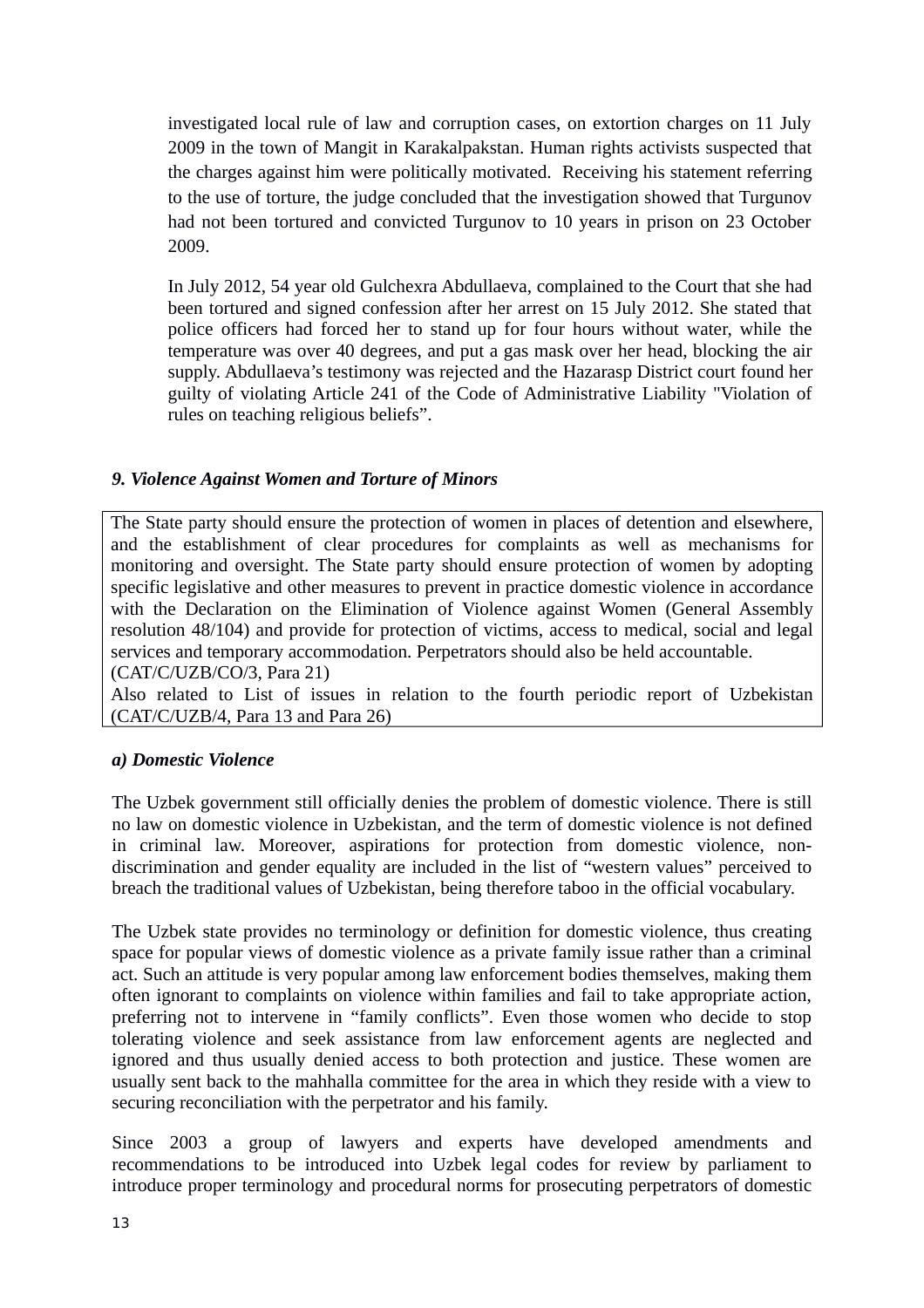violence. Since their submission, the draft amendments have been stuck in parliament, with some confidential sources saying that there is no political will to adopt this document.

The Criminal Code of Uzbekistan outlaws crimes against health in Articles 104-111. These articles give a gradation of the harm caused to health, cases of psychological or economic violence are not subject to prosecution. Marital rape is not provided for as a separate crime in the legislation and can be only addressed under the article 118 of Criminal Code, which relates to rape.

Furthermore, a literal translation of "domestic violence" is not found in the official Uzbek language; instead the government uses the term "family conflict". This recasts the phenomenon as a family issue in which the government should not intervene. Uzbekistan's 2009 State report to the Committee on the Elimination of Discrimination against Women (CEDAW), refers to the patriarchal matrix in Uzbek family relations, where the traditional role of a mother is to raise her children whilst a father is absent most of time breadwinning. This reflects deeply rooted cultural stereotypes regarding the roles and responsibilities of women and men in the family and society in Uzbekistan.

As part of its campaign against independent civil society organisations the government has forced the closure of numerous women organisations, accusing them of being "western agents" trying to discredit the cultural norms of our society. For example, between 1998 and 2005 almost 20 crisis and trust centres were established with financial and logistical support from a number of international organizations in all municipal regions of Uzbekistan. These centres were the places where women could escape violence and get professional legal and psychological aid, shelter and food for themselves and their children. In 2004 after a wave of NGO closures by the government almost all of these centres were forced to close.

There are now only a few shelters left for women suffering from domestic violence. These are mainly State funded and prefer not to disclose the scope and prevalence of violence women facing in families. As such, victims of domestic violence are overwhelmingly left unattended.

## *b) Torture of Minors*

Although Uzbekistan's State report claims that there are no torture complaints received on the cases of minors, reports from NGO's suggest the opposite. Example:<sup>[19](#page-13-0)</sup>

On 11 September 2012 in Tashkent Central Park, Chilanzar rayon militia officers detained 16 year old Grigoriy Grigoryev. Militia officers accused the boy of stealing a mobile phone – an offence under article 169 of the Criminal Code. Grigoriy was beaten on his head and body and lost consciousness. Later that evening, a militia officer called Larissa Grigoryeva, Grigoriy's mother and let him go home, keeping his birth certificate. Returning home, Grigoriy lost consciousness and Larissa called the emergency services. The boy was taken to hospital where he was diagnosed with "craniocerebral trauma" and "injuries of body soft tissues". Later, Larissa was detained for 72 hours and also tortured to stop her from opening a case against the militia officers who tortured her son. Upon being freed she was diagnosed with "concussion of the brain" and "injuries of soft tissues of hands and legs". At the time

<span id="page-13-0"></span><sup>19</sup> Human Rights Alliance of Uzbekistan.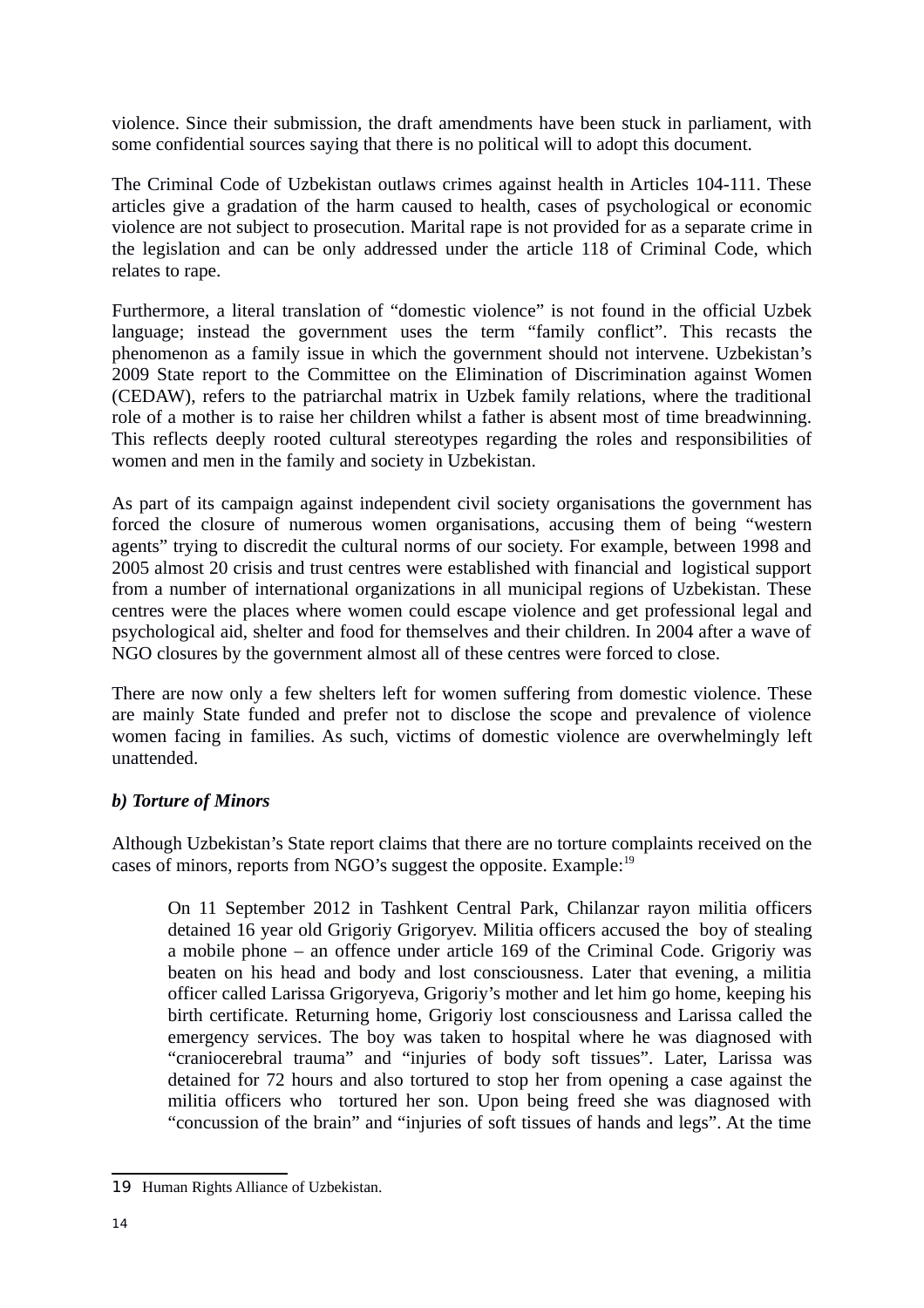of writing the militia officers who had perpetrated these acts of torture had not been punished.

## *10. Definition of Terrorism*

Uzbekistan uses counter terrorism or "war on terror" rhetoric to justify the criminal prosecution of those who peacefully oppose or speak out against the government. These persons are accused of crimes of terrorism, extremism, subversion or anti-state activity.<sup>[20](#page-14-0)</sup> This is facilitated by a vague and broad definition of terrorism under Uzbek legislation, which gives the State the power to abuse this vagueness.

Under Article 155(a) of the Uzbek Criminal Code "terrorism" is defined as:

*…violence, use of force, or other acts, which pose a threat to an individual or property, or the threat to undertake such acts in order to force a state body, international organization, or officials thereof, or individual or legal entity, to commit or to refrain from some activity in order to complicate international relations, infringe upon sovereignty and territorial integrity, undermine the security of a state, provoke war, armed conflict, destabilize a sociopolitical situation, or intimidate a population, as well as activity carried out in order to support the operation of and to finance a terrorist organization, preparation and commission of terrorist acts, direct or indirect provision or collection of any resources and other services to terrorist organizations, or to persons assisting to or participating in terrorist activities.*

Such actions incur punishment ranging from imprisonment for 8 years to life. The Uzbek definition of terrorism is extremely broad and gives law enforcement officials great latitude to intimidate and threaten those who are merely speaking out in opposition against government policies, or practicing their religious beliefs. This wide range of conduct criminalized by the Uzbek Criminal Code, and its application in practice, could violate Uzbekistan's international obligations under the ICCPR, in particular Article 15(1), which protects the principle of legality, and Articles 18, 19, 21 and 22, which protect freedoms of speech, assembly, association and religion or belief. $21$ 

The Uzbek government has already exploited this definition to target people who prefer to practice Islam outside of government-controlled mosques. Thousands were jailed, and around six thousand<sup>[22](#page-14-2)</sup> independent Muslims remain imprisoned today because they have refused to practice Islam in government-controlled mosques.

The Uzbek government has also exploited the phrase "acts which can destabilize the sociopolitical situation" by detaining and prosecuting human rights defenders and journalists giving interviews to the foreign media regarding events in Andijan. For example, S. Zaynabiddinov, a human rights defender from Andijan, was arrested and later convicted in a closed trail<sup>[23](#page-14-3)</sup> under sections (a) and (b) of this article.<sup>[24](#page-14-4)</sup> The facts forming the basis for this

<span id="page-14-0"></span><sup>20</sup> Human Rights Committee, International Commission of Jurists Submission to the Review of the Third Periodic Report of Uzbekistan, May 2009, available at:

http://www2.ohchr.org/english/bodies/hrc/docs/ngos/ICJ\_Uzbekistan\_HRC96.pdf.

<span id="page-14-1"></span><sup>21</sup> Ibid.

<span id="page-14-2"></span><sup>22</sup> C.W Maynes, "Uzbekistan: A Third Front in the War on Terrorism?" Yale Global, 5 April 2004, available at: http://yaleglobal.yale.edu/content/uzbekistan-third-front-war-terrorism.

<span id="page-14-3"></span><sup>23</sup> Fortunately, following international pressure he was released in 2007.

<span id="page-14-4"></span><sup>24</sup> Беженцы из Узбекистана в странах СНГ: угрозы безопасности [Refugees from Uzbekistan in the CIS: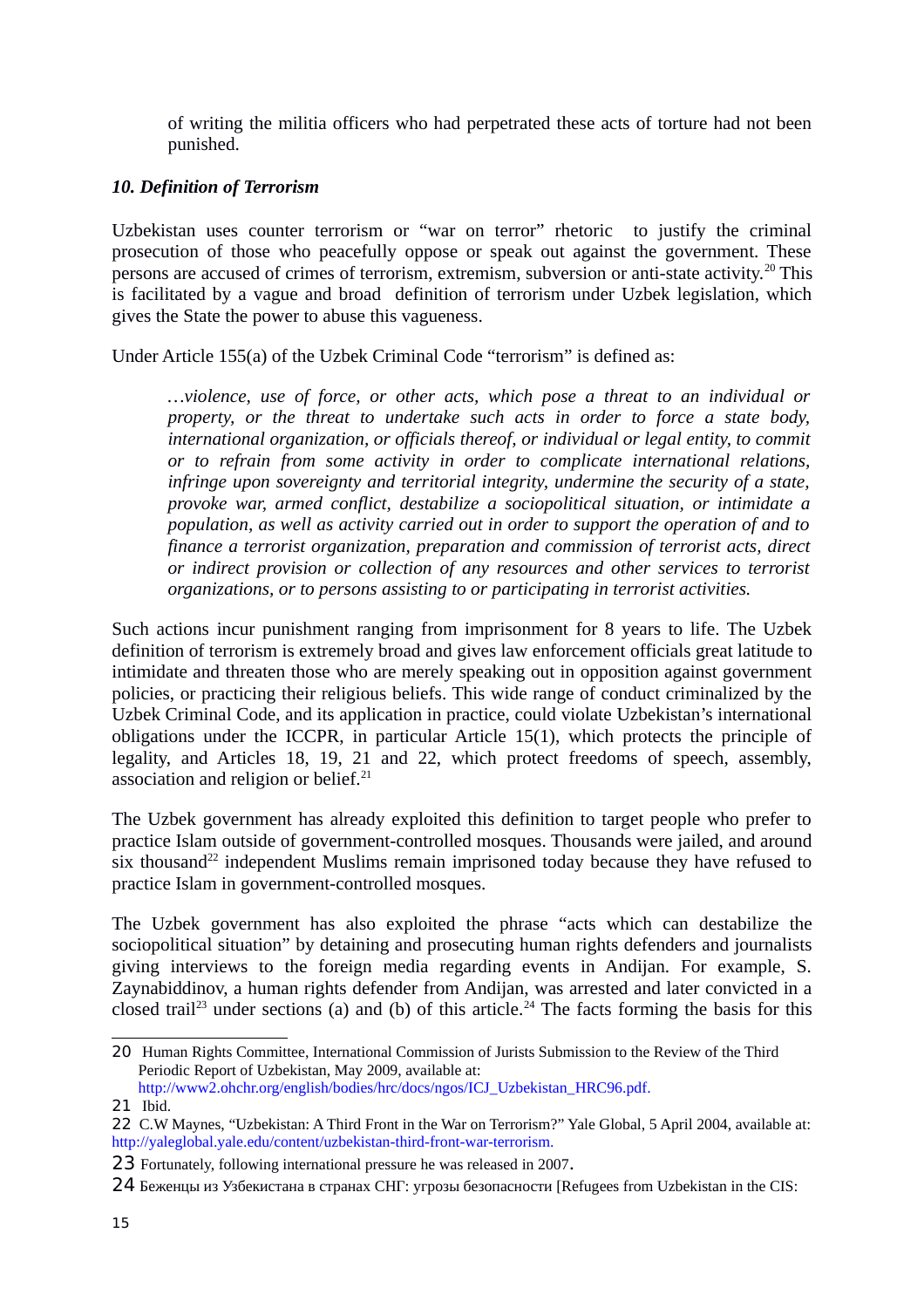prosecution were his giving an interview to the international media (BBC) regarding the events in Andijan in May 2005 and showing the bullets that had been used by law enforcement officers against the crowd on which they had fired.<sup>[25](#page-15-0)</sup>

It worth noting that despite international pressure and criticism of the Andijan Massacre, no independent investigation has been permitted. Nor have any steps been taken to even simply discuss the issue.

security threats] (2005-2006 гг.), 11 October 2006, available at: http://www.osce.org/documents/odihr/2006/10/21559\_ru.pdf.

<span id="page-15-0"></span><sup>25</sup> Над андижанским правозащитником Саиджахоном Зайнабитдиновым проходит закрытый суд, [Andijan human rights activist Saidjahon Zainabitdinov receives a closed trial], 11.01.2006, available at: http://www.ferghana.ru/article.php?id=4168.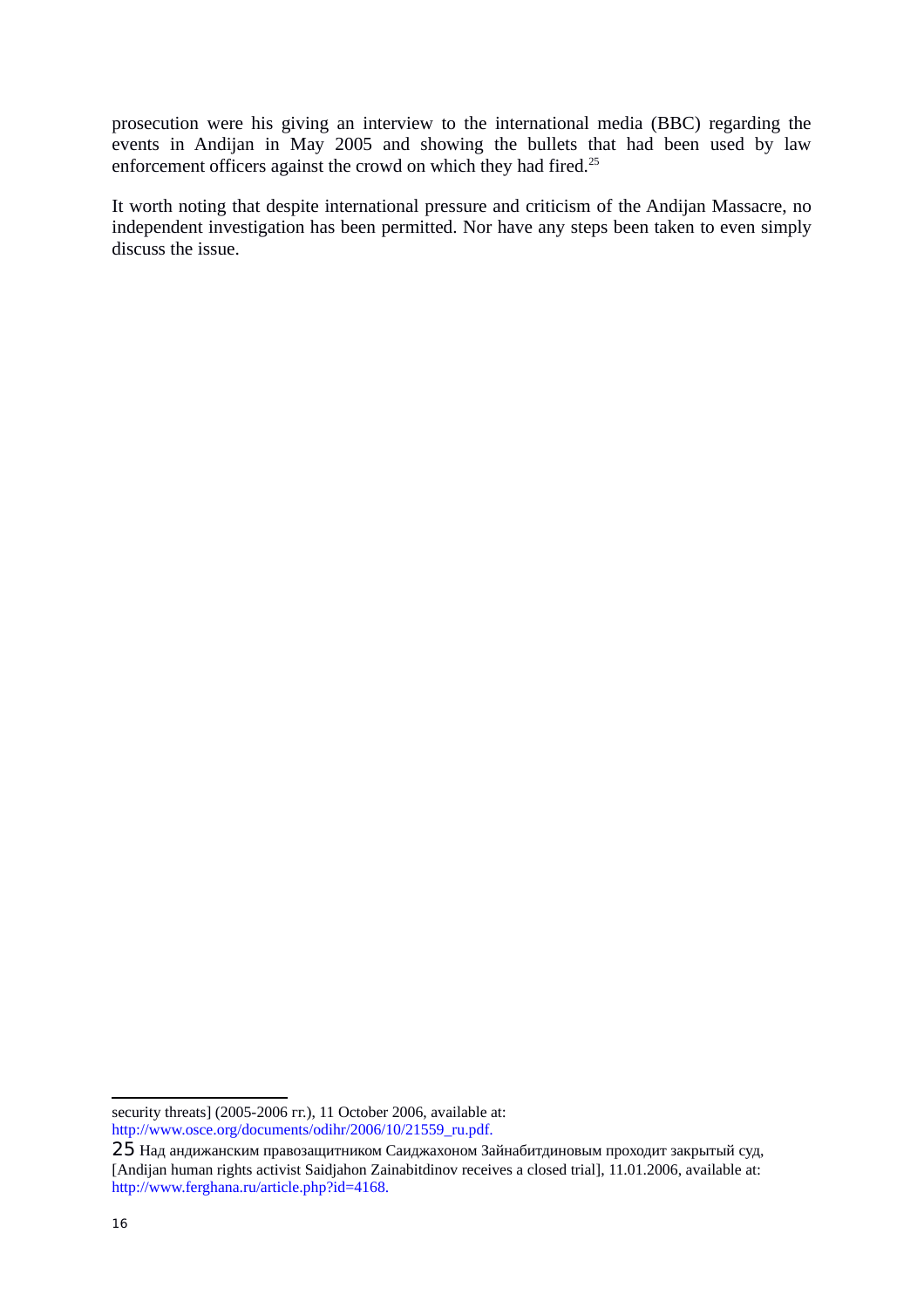## *Annex*

#### *Legislation suppressing independent civil society institutions and NGOs*

Upon the first "Colour Revolution" in the former Soviet Republic of Georgia, the Uzbek Government adopted a number of draconian laws that made the work of independent NGOs and other key agents of a democratic society (e.g. certain media) impossible. NGOs wanting to operate as legally registered entities have had to submit to State control over their work. Whilst many of these laws pre-date Uzbekistan's last UPR they continue to be a devastating obstacle to civil society and democratic freedom. They are briefly outlined below together with newer legislative developments to ensure a complete picture of the situation faced by those seeking to inform the current review.

The Presidential Decree of December 2003 requiring the re-registration of all foreign NGOs continues to smother civil society representation. This law allows the government to control the activities of international NGOs through the Ministry of Justice and other State organs, exercising pressure on critical international NGOs, including through the denial of accreditation.

Another persisting obstacle to the operation of civil society remains the  $2004^{26}$  $2004^{26}$  $2004^{26}$  cabinet resolution forcing NGO's to transfer their bank accounts to two State banks. Within these banks a Special Commission, staffed by bank personnel and National Security Services (former KGB) officers, is charged with deciding whether to allow NGOs to receive money. Numerous NGO grants have been blocked for some time and even sent back to donors because the Commission did not approve the grants. Officially, the Commission looks at whether a grant's objectives are consistent with Uzbek Government policy, though in reality it simply denies independent NGOs the ability to access foreign funding.

The Presidential Decree of 27 May 2004 requiring the re-registration of all women's NGOs (without stipulating the criteria for determining a "Women's NGO"), also continues to oppress a free civil society. The Decree seeks to register all women's organisations under one government organisation: the Uzbekistan Women's Committee. This forces them to be subordinate to and work under the dictates of this organisation.

Moreover, Uzbekistan's Criminal Code and its Code on Administrative Responsibility (as amended in December 2005), continue, under Article 239, to oblige all NGOs to obtain permission from the Ministry of Justice before conducting any activity, including providing documents confirming the use of property and financial resources. Failures are penalized with enormous fines under Administrative Code(from 100 to 600 times the minimum monthly wage, which is from 4,318 to 25,908 US Dollars<sup>[27](#page-16-1)</sup>), imposed on the managers and directors of the infringing NGO.

Penalties for the following offences under Uzbekistan's Criminal Code have been increased to 3-4 times: Art. 139 (Libel); Art.140 (Insult); Art.159 (an encroachment on Constitutional order); Art.217 (infringement of rules on the organisation and holding of meetings, rallies, street marches or demonstrations); and Art.244(1) (producing or distribution of the materials

<span id="page-16-0"></span><sup>26</sup> The Resolution of the Cabinet of Ministers No. 56 of 4 February 2004.

<span id="page-16-1"></span><sup>27</sup> According to Presidential Decree of 15 August 2013 the minimal monthly wage in Uzbekistan is 91, 530 Uzbekistan som. US dollar rates are given at the exchange rate used by the Central Bank of Uzbekistan on 20 August 2013.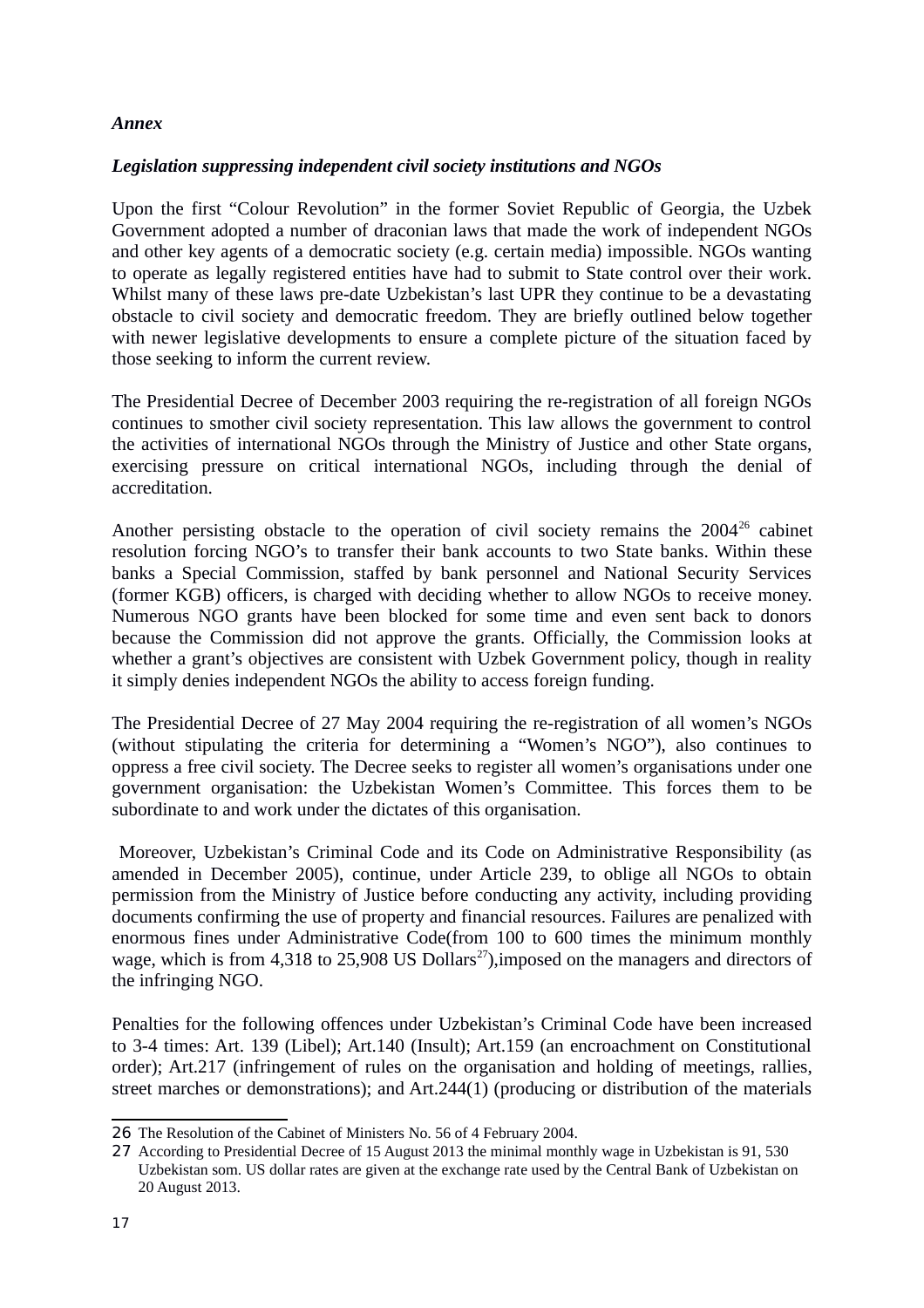containing threat of public security). These articles has penalties "from 200 up to 600" times the monthly minimum wage.

The penalties for similar breaches under Uzbekistan's Code on Administrative Responsibility have also been toughened. The rates of penalty relating to articles 40 (Libel) and 184 (Producing or distributing materials containing a threat to public security) have been increased up to 10 times. For example, where previously a penalty under Article 23 (exceptional cases) could be imposed from 10 to 15 times the minimum monthly wage, it is now possible to apply a penalty from 100 up to 150 times the minimum monthly wage. However, the law fails to specify the type of materials that can pose a threat to public security. Thus materials published by NGOs containing information on human rights abuses can easily be interpreted as causing a public disturbance and thus being a threat to public security under the legislation.

Parliament's December 2006 adoption of the Law on the Guarantees for Activities of Non-State, Non-Profit Organisations also continues to impede democratic freedom. This law contains a number of vague and ambiguous definitions and restrictions that facilitate arbitrary administrative decisions targeting civil society organisations.

Contrary to international standards on freedom of association Uzbek law makes registration the central prerequisite to NGO activity, rendering informal active groups illegal and their members punishable by up to 5 years imprisonment under Article 216 of the Criminal Code of Uzbekistan.

Uzbekistan's Law on Mass Media (as amended in January 2007) further continues to suppress independent voice. Under this law, Internet and bulletins are recognized as Mass Media with several attendant consequences, including the requirement for an NGO to obtain a license in order to issue regular bulletins or brochures. Consequently, if an NGO bulletin addresses critical issues, such as violence against women, sexual exploitation, or democratic values and ideas, it is unlikely to be granted a license. All web sites publishing critical information and being maintained from abroad are blocked. Notably, many critical thematic issues are discussed on these sites, though Uzbek readers are deprived of access to them. All access to the websites of international human rights organisations, such as Human Rights Watch, the International Federation for Human Rights (FIDH), Amnesty International, and many others is blocked.

In order to build a single State-controlled NGO administrative body, 2008 saw the Uzbek government create a so-called NGO, named the National Association of Non-governmental Non-commercial Organisations (NANNO). This organisation is intended to subsume all existing NGOs under its auspices. In 2012, the NANNO carried out six Projects funded by the European Commission for 1.3 million Euros. These projects were entitled "Plan your future". Since 2010, another so-called NGO – Fond Forum of Uzbekistan – has been active in the country. Although, this organisation is officially an NGO, it is lead and reportedly funded by President Karimov's eldest daughter, G. Karimova, who is an official government employee. In 2010, this organisation also got consultative status with the UN's ECOSOC.

Any publication produced by an NGO or international organisation, including UN offices, must obtain permission from the Centre on Spirituality and Education under the Cabinet of Ministers. This regulation acquired a special force in March 2009 in light of the newly adopted "Program on enhancing national spirituality and the struggle against phenomena and activities alien to the Uzbek way of living and mentality". The implementation of that